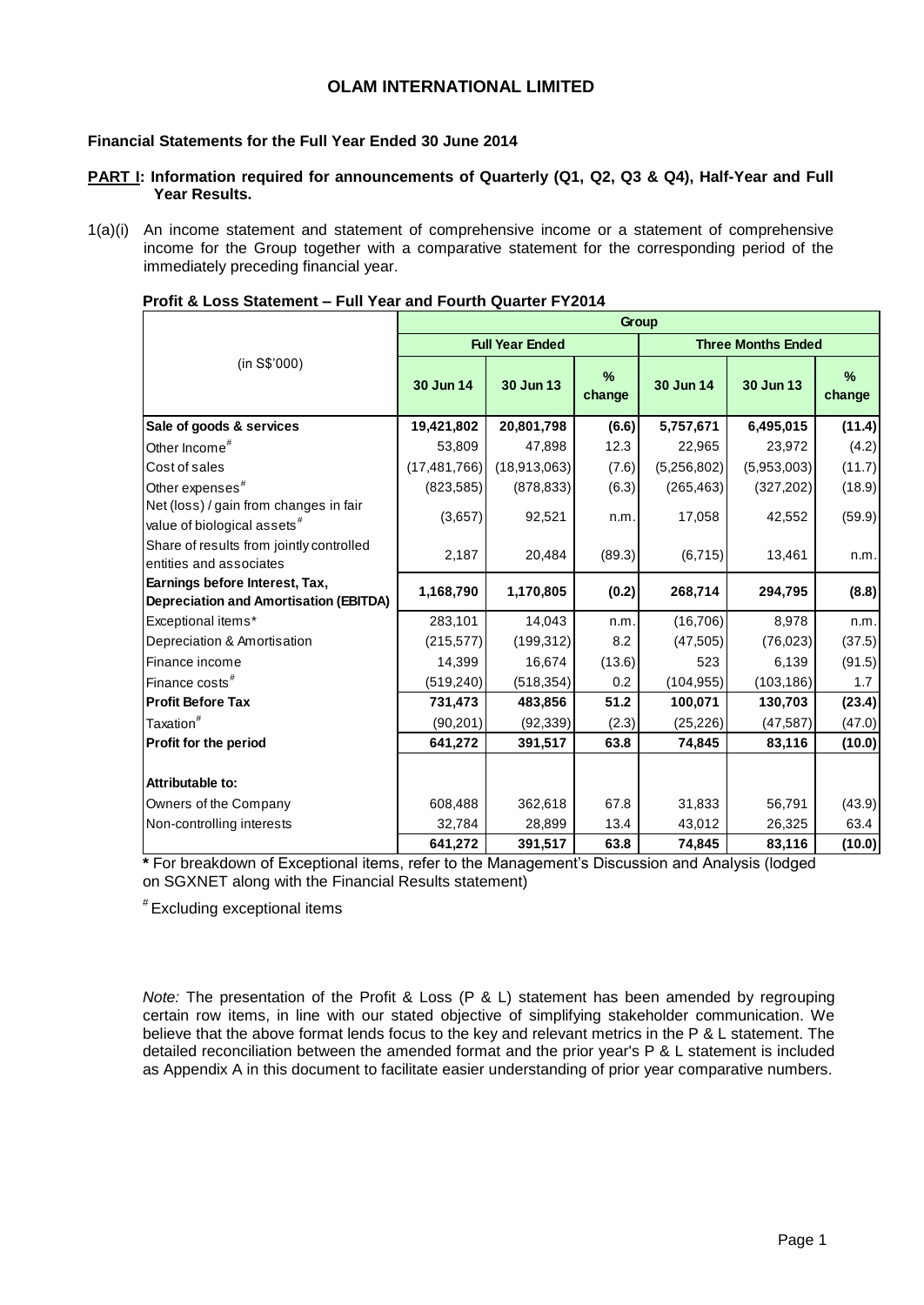1(a)(ii) A statement of comprehensive income for the ("Group") - Olam International Limited ("Company") and its subsidiaries together with a comparative statement for the corresponding period of the immediately preceding financial year.

| Statement of Comprehensive Income - Full Year and Fourth Quarter FY2014 |  |
|-------------------------------------------------------------------------|--|
|-------------------------------------------------------------------------|--|

|                                                  |                            | Group     |                           |           |
|--------------------------------------------------|----------------------------|-----------|---------------------------|-----------|
| (in S\$'000)                                     | <b>Twelve Months Ended</b> |           | <b>Three Months Ended</b> |           |
|                                                  | 30 Jun 14                  | 30 Jun 13 | 30 Jun 14                 | 30 Jun 13 |
| Profit for the period                            | 641,272                    | 391,517   | 74,845                    | 83,116    |
| <b>Other Comprehensive Income:</b>               |                            |           |                           |           |
| Net gain on fair value changes during the period | (8,248)                    | 131,458   | 134,138                   | (8, 264)  |
| Recognised in the profit and loss account on     |                            |           |                           |           |
| occurrence of hedged transactions                | 21,218                     | (79, 442) | (6,017)                   | (16, 447) |
| Foreign currency translation adjustment          | (75, 393)                  | (37, 298) | (53, 141)                 | 64,223    |
| Share of other comprehensive income of           |                            |           |                           |           |
| jointly controlled entities and associates       | 10,255                     | 4,174     | 10,255                    | 4,174     |
| Other comprehensive income                       | (52, 168)                  | 18,892    | 85,235                    | 43,686    |
| <b>Total Comprehensive Income</b>                | 589,104                    | 410,409   | 160,080                   | 126,802   |
|                                                  |                            |           |                           |           |
| <b>Attributable to:</b>                          |                            |           |                           |           |
| Owners of the Company                            | 553,501                    | 378,983   | 118,102                   | 96,374    |
| Non-controlling interests                        | 35,603                     | 31,426    | 41,978                    | 30,428    |
|                                                  | 589,104                    | 410,409   | 160,080                   | 126,802   |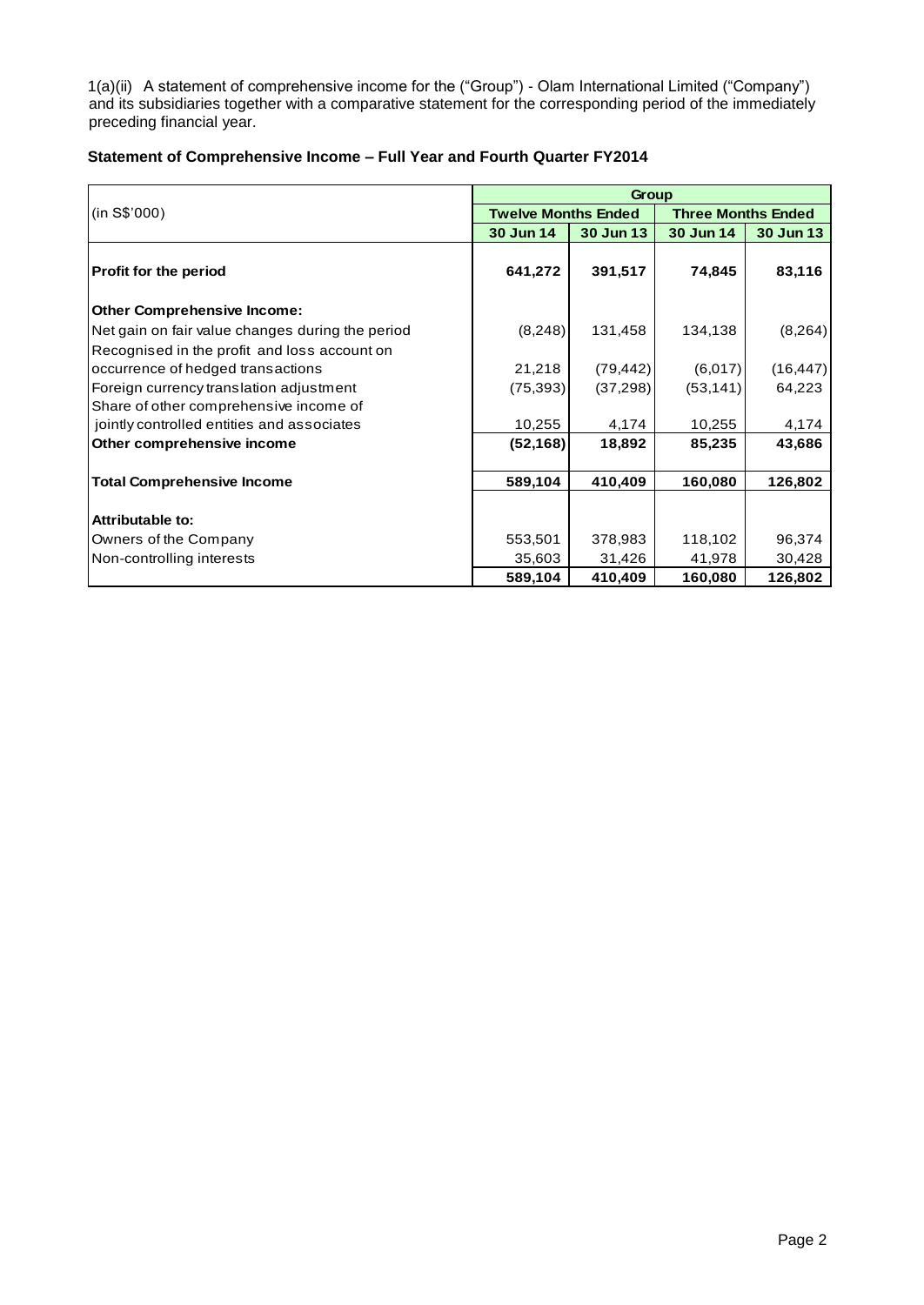1(b)(i) A statement of financial position (for the Issuer and Group), together with a comparative statement as at the end of the immediately preceding financial year.

| (in S\$'000)                                               | Group         |               | <b>Company</b> |               |
|------------------------------------------------------------|---------------|---------------|----------------|---------------|
|                                                            | 30 Jun 14     | 30 Jun 13     | 30 Jun 14      | 30 Jun 13     |
| <b>Non-current assets</b>                                  |               |               |                |               |
| Property, plant and equipment                              | 3,143,886     | 3,427,775     | 1,788          | 2,557         |
| Intangible assets                                          | 648,758       | 686,516       | 34,680         | 33,393        |
| <b>Biological assets</b>                                   | 1,108,162     | 781,742       |                |               |
| Investment in subsidiary companies                         |               |               | 2,555,084      | 2,007,203     |
| Interests in jointly controlled entities and               |               |               |                |               |
| associates                                                 | 835,393       | 557,693       | 684,254        | 413,026       |
| Long term investment                                       | 407,685       |               | 393,976        |               |
| Deferred tax assets                                        | 22,983        | 34,832        | 893            |               |
| Other non-current assets                                   | 23,148        | 20,256        |                |               |
|                                                            | 6,190,015     | 5,508,814     | 3,670,675      | 2,456,179     |
| <b>Current assets</b>                                      |               |               |                |               |
| Amounts due from subsidiary companies                      |               |               | 1,783,155      | 2,258,023     |
| Trade receivables                                          | 1,613,223     | 2,372,900     | 650,185        | 984,391       |
| Margin accounts with brokers                               | 225,499       |               | 140,600        |               |
| Inventories                                                | 4,685,698     | 4,154,271     | 805,045        | 459,060       |
| Advance payments to suppliers                              | 706,652       | 598,470       | 207,495        | 215,033       |
| Advance payments to subsidiary companies                   |               |               | 2,055,652      | 2,079,753     |
| Cash and short-term fixed deposits                         | 1,590,075     | 1,591,009     | 1,183,019      | 1,126,575     |
| Derivative financial instruments                           | 554,617       | 606,062       | 290,986        | 353,326       |
| Other current assets                                       | 740,814       | 552,658       | 129,546        | 87,971        |
|                                                            | 10,116,578    | 9,875,370     | 7,245,683      | 7,564,132     |
| <b>Current liabilities</b>                                 |               |               |                |               |
| Trade payables and accruals                                | (1,587,626)   | (1,747,963)   | (665, 288)     | (927, 715)    |
| Margin accounts with brokers                               |               | (9, 114)      |                | (35, 683)     |
| <b>Borrowings</b>                                          | (4,503,756)   | (2,965,559)   | (2,976,945)    | (748, 503)    |
| Derivative financial instruments                           | (382, 163)    | (395, 295)    | (193, 811)     | (180, 764)    |
| Provision for taxation                                     | (80,213)      | (49, 728)     | (31, 104)      | (21, 976)     |
| Other current liabilities                                  | (428, 322)    | (269, 241)    | (99, 702)      | (98, 794)     |
|                                                            | (6,982,080)   | (5,436,900)   | (3,966,850)    | (2,013,435)   |
| <b>Net current assets</b>                                  | 3,134,498     | 4,438,470     | 3,278,833      | 5,550,697     |
|                                                            |               |               |                |               |
| <b>Non-current liabilities</b><br>Deferred tax liabilities | (266, 035)    | (240, 877)    |                | (4,843)       |
| <b>Borrowings</b>                                          | (4,836,150)   | (5,882,679)   | (3,692,824)    | (5, 153, 194) |
|                                                            | (5, 102, 185) | (6, 123, 556) | (3,692,824)    | (5, 158, 037) |
|                                                            |               |               |                |               |
| <b>Net assets</b>                                          | 4,222,328     | 3,823,728     | 3,256,684      | 2,848,839     |
|                                                            |               |               |                |               |
| Equity attributable to owners of the Company               |               |               |                |               |
| Share capital                                              | 2,162,642     | 2,077,038     | 2,162,642      | 2,077,038     |
| Treasury shares                                            | (96,081)      | (96,081)      | (96,081)       | (96,081)      |
| Capital securities                                         | 237,379       | 276,939       | 237,379        | 276,939       |
| Reserves                                                   | 1,896,246     | 1,433,964     | 952,744        | 590,943       |
|                                                            | 4,200,186     | 3,691,860     | 3,256,684      | 2,848,839     |
| Non-controlling interests                                  | 22,142        | 131,868       |                |               |
| <b>Total equity</b>                                        | 4,222,328     | 3,823,728     | 3,256,684      | 2,848,839     |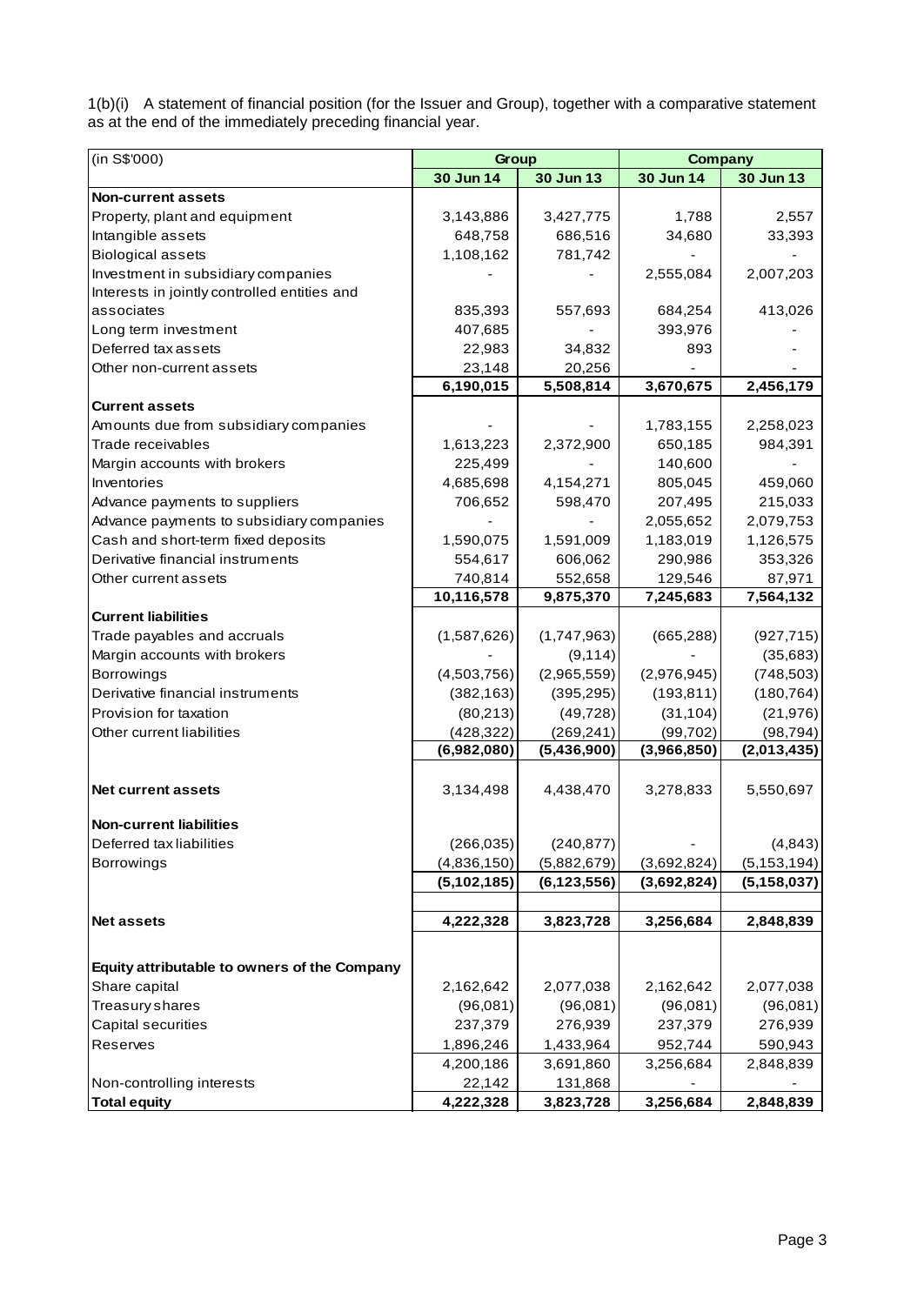1(b)(ii) Aggregate amount of Group's borrowings and debt securities.

## **Amounts repayable in one year or less or on demand**

|                   | 30 Jun 14                |                  | 30 Jun 13      |                  |  |  |
|-------------------|--------------------------|------------------|----------------|------------------|--|--|
|                   | <b>Secured</b>           | <b>Unsecured</b> | <b>Secured</b> | <b>Unsecured</b> |  |  |
|                   | (in S\$'000)             | (in S\$'000)     | (in S\$'000)   | (in S\$'000)     |  |  |
| Overdrafts        | $\overline{\phantom{a}}$ | 298,179          |                | 261,146          |  |  |
| Loans             | 23,565                   | 4,167,845        | 88,306         | 2,336,096        |  |  |
| Medium Term Notes | $\overline{\phantom{a}}$ |                  |                | 248,054          |  |  |
| Finance Lease     | $\blacksquare$           | 5,722            |                | 4,402            |  |  |
| <b>Bonds</b>      | $\blacksquare$           | 8,445            |                | 27,555           |  |  |
| <b>Total</b>      | 23,565                   | 4,480,191        | 88,306         | 2,877,253        |  |  |

## **Amounts repayable after one year**

|                          | 30 Jun 14                |                  | <b>30 Jun 13</b> |                  |
|--------------------------|--------------------------|------------------|------------------|------------------|
|                          | <b>Secured</b>           | <b>Unsecured</b> | <b>Secured</b>   | <b>Unsecured</b> |
|                          | (in S\$'000)             | (in S\$'000)     | (in S\$'000)     | (in S\$'000)     |
| Medium / Long Term Loans | 145,432                  | 1,164,092        | 143,087          | 2,211,107        |
| <b>Medium Term Notes</b> | $\overline{\phantom{a}}$ | 1,699,547        |                  | 1,724,505        |
| <b>Bonds</b>             | $\overline{\phantom{a}}$ | 1,774,590        |                  | 1,782,417        |
| <b>IFinance Lease</b>    | $\overline{\phantom{a}}$ | 52.489           |                  | 21,563           |
| Total                    | 145,432                  | 4,690,718        | 143,087          | 5,739,592        |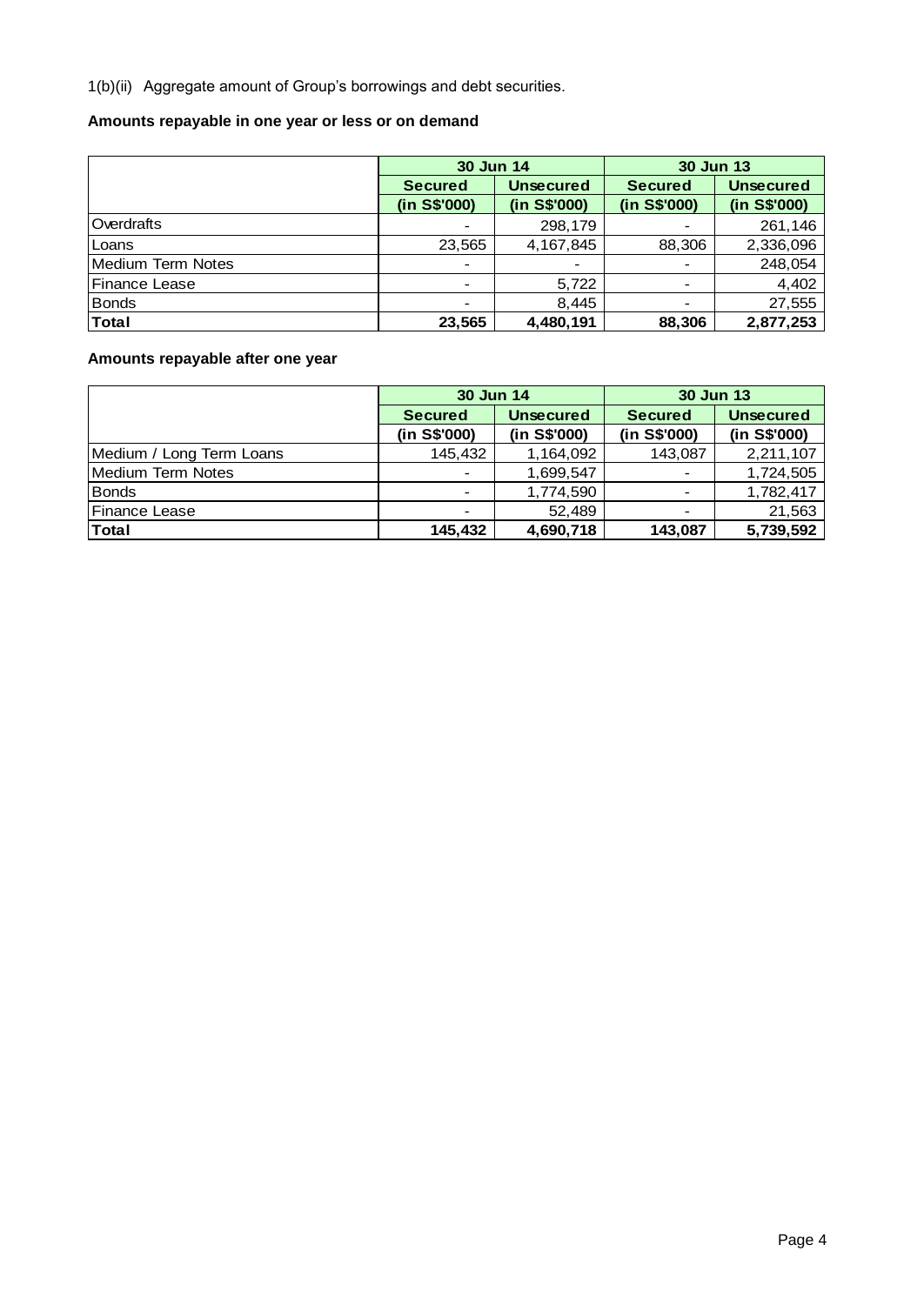| 1(c) |  |  |  |  |  | A statement of cash flows (for the Group), together with a comparative statement for the |  |  |
|------|--|--|--|--|--|------------------------------------------------------------------------------------------|--|--|
|      |  |  |  |  |  | corresponding period of the immediately preceding financial year is as follows:          |  |  |

|                                                                                                                   |                      | Group                      |                           |            |
|-------------------------------------------------------------------------------------------------------------------|----------------------|----------------------------|---------------------------|------------|
| (in S\$'000)                                                                                                      |                      | <b>Twelve Months Ended</b> | <b>Three Months Ended</b> |            |
|                                                                                                                   | 30 Jun 14            | 30 Jun 13                  | 30 Jun 14                 | 30 Jun 13  |
| Cash flow from operating activities                                                                               |                      |                            |                           |            |
| <b>Profit before taxation</b>                                                                                     | 747,781              | 496,651                    | 116,379                   | 133,738    |
| Adjustments for:                                                                                                  |                      |                            |                           |            |
| Allowance for doubtful debts                                                                                      | 16,749               | 9,578                      | 16,749                    | 9,578      |
| Amortisation of intangible assets and depreciation of property,                                                   |                      |                            |                           |            |
| plant                                                                                                             | 215,577              | 199,312                    | 47,505                    | 76,023     |
| Cost of share-based payment                                                                                       | 9,535                | 17,984                     | 2,007                     | 4,057      |
| Accelerated amortisation of facility fees                                                                         | 21,103               |                            | 21,103                    |            |
| Fair value of biological assets                                                                                   | (14, 168)            | (96, 286)                  | (34, 883)                 | (46, 317)  |
| Gain on disposal of subsidiaries                                                                                  | (18, 785)            |                            | (18, 785)                 |            |
| Loss on disposal of jointly controlled entity                                                                     | 595                  |                            | 595                       |            |
| Gain on disposal of property, plant and equipment<br>Biological assets written off                                | (105, 632)<br>25,926 | (36, 367)                  | (661)                     | (7, 759)   |
| Fixed assets written off                                                                                          | 355                  |                            | (388)                     |            |
| Impairment of fixed assets and intangible assets                                                                  | 26,571               | 1,916                      | 26,571                    | 1,916      |
| Interest income                                                                                                   | (14, 399)            | (16, 674)                  | (523)                     | (6, 139)   |
| Interest expense                                                                                                  | 519,240              | 518,353                    | 104,955                   | 103,186    |
| Inventories written down                                                                                          | 23,688               | 115                        | 23,688                    | 115        |
| Net measurement of derivative instruments                                                                         | (4, 488)             | 5,699                      | (11, 047)                 | (1,832)    |
| Gain on remeasurement of investments to fair value upon                                                           |                      |                            |                           |            |
| ceasing equity accounting                                                                                         | (271, 022)           |                            |                           |            |
| Share of results from jointly controlled entities and associates                                                  | (2, 187)             | (20, 484)                  | 6,715                     | (13, 461)  |
| Gain on bond buy back                                                                                             | (957)                | (6,020)                    |                           | (34)       |
| Operating cash flow before reinvestment in working capital                                                        | 1,175,482            | 1,073,777                  | 299,980                   | 253,071    |
| (Increase)/ decrease in inventories                                                                               | (152, 951)           | 320,658                    | 570,429                   | 460,574    |
| Decrease/ (increase) in receivables and other current assets                                                      | 346,131              | (679, 187)                 | 72,705                    | (975, 294) |
| (increase) in advance payments to suppliers                                                                       | (156, 533)           | (280, 865)                 | (207, 396)                | (209, 666) |
| (Increase)/ decrease in margin account with brokers                                                               | (233, 519)           | (132, 233)                 | 178,999                   | 366,218    |
| (Decrease)/increase in payables and other current liabilities                                                     | (747, 650)           | 432,156                    | (182, 739)                | 1,018,321  |
| Cash flow generated from operations                                                                               | 230,960              | 734,306                    | 731,978                   | 913,224    |
| Interest income received                                                                                          | 14,399               | 16,674                     | 523                       | 6,139      |
| Interest expense paid                                                                                             | (490, 314)           | (461, 313)                 | (73, 290)                 | (67, 293)  |
| <b>Taxpaid</b>                                                                                                    | (53, 724)            | (39, 495)                  | (15, 624)                 | (21, 916)  |
| Net cash flow (used in)/ generated from operating activities                                                      | (298, 679)           | 250,172                    | 643,587                   | 830,154    |
| Cash flow from investing activities                                                                               |                      |                            |                           |            |
| Proceeds from disposal of property, plant and equipment                                                           | 309,077              | 109,355                    | 121                       | 24,608     |
| Purchase of property, plant and equipment                                                                         | (567, 546)           | (940, 255)                 | (74, 800)                 | (375, 464) |
| Purchase of intangible assets                                                                                     | (13, 217)            | (14,903)                   | (820)                     | (6, 172)   |
| Acquisition of subsidiaries, net of cash acquired                                                                 |                      | (129, 185)                 |                           | 3,185      |
| Net proceeds from disposal of/ (investments in) jointly controlled                                                |                      |                            |                           |            |
| entities and associates                                                                                           | 43,812               | (44, 266)                  | 40,690                    | (242)      |
| Disposal of subsidiary, net of cash disposed of                                                                   | (3, 162)             |                            | (3, 162)                  |            |
| Acquisition of non controlling interest                                                                           |                      | (31, 298)                  |                           | (5, 462)   |
| Proceeds from sale of minority interest in subsidiary                                                             | 25,080               |                            |                           |            |
| Net cash flow used in investing activities                                                                        | (205, 956)           | (1,050,552)                | (37, 971)                 | (359, 547) |
| Cash flow from financing activities                                                                               |                      |                            |                           |            |
| Dividends paid on ordinary shares by the Company                                                                  | (99, 302)            | (95,609)                   | (3,751)                   |            |
| Proceeds from borrowings, net                                                                                     | 570,269              | 780,636                    | (63, 557)                 | (217, 586) |
| Proceeds from issuance of shares on exercise of share options<br>Proceeds from rights issue of bonds and warrants | 85,604               |                            | 85,604                    |            |
| Payment of capital securities distribution                                                                        | (19,002)             | 860,752<br>(19,250)        |                           |            |
| Payment for capital securities, bonds buy back                                                                    | (36,211)             | (34,030)                   |                           |            |
| Net cash flow provided by/ (used in) financing activities                                                         | 501,358              | 1,492,499                  | 18,297                    | (217, 586) |
|                                                                                                                   |                      |                            |                           |            |
| Net effect of exchange rate changes on cash and cash                                                              |                      |                            |                           |            |
| equivalents                                                                                                       | (33,983)             | (8,349)                    | (23,085)                  | 8,627      |
| Net (decrease) / increase in cash and cash equivalents                                                            | (37, 260)            | 683,770                    | 600,827                   | 261,648    |
| Cash and cash equivalents at the beginning of the period                                                          | 1,285,532            | 601,762                    | 647,445                   | 1,023,884  |
| Cash and cash equivalents* at the end of the period                                                               | 1,248,272            | 1,285,532                  | 1,248,272                 | 1,285,532  |

\*Cash and cash equivalents include cash and bank balances, fixed deposits less overdrafts and deposits committed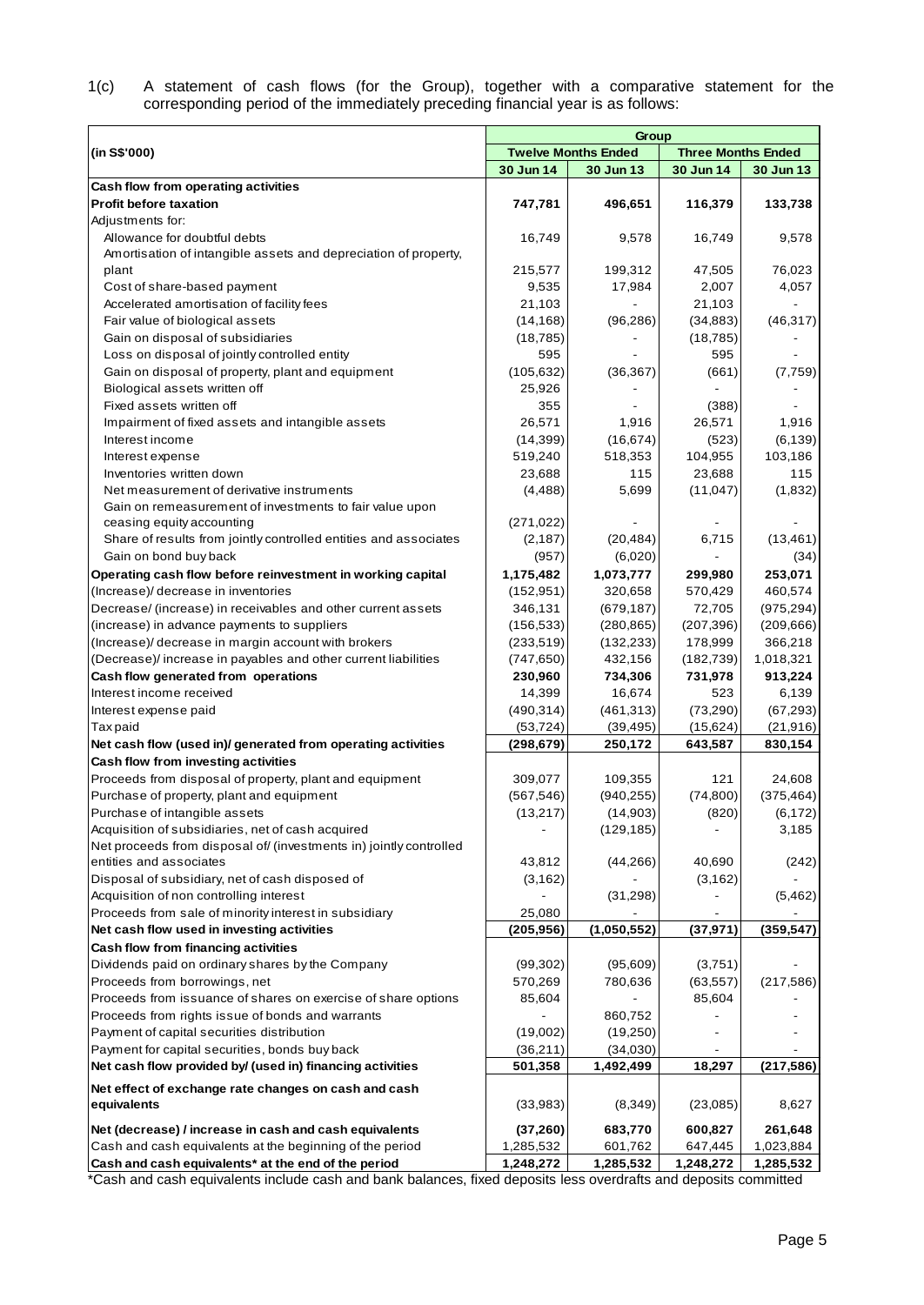1(d)(i) A statement (for the Issuer and Group) showing either (i) all changes in equity, or (ii) changes in equity other than those arising from capitalisation issues and distributions to shareholders, together with a comparative statement for the corresponding period of the immediately preceding financial year.

|                                                                    | Attributable to owners of the Company |                           |                              |                            |                                           |                          |                             |                            |                                 |              |                                                |                               |
|--------------------------------------------------------------------|---------------------------------------|---------------------------|------------------------------|----------------------------|-------------------------------------------|--------------------------|-----------------------------|----------------------------|---------------------------------|--------------|------------------------------------------------|-------------------------------|
| 12 months<br>Group                                                 | Share<br>Capital                      | Treasury<br><b>Shares</b> | Capital<br><b>Securities</b> | Capital<br><b>Reserves</b> | Foreign<br>Currency<br><b>Translation</b> | Fair Value<br>Adjustment | Share-based<br>Compensation | Revenue<br><b>Reserves</b> | <b>Total</b><br><b>Reserves</b> | <b>Total</b> | Non-<br><b>Controlling</b><br><b>Interests</b> | <b>Total</b><br><b>Equity</b> |
|                                                                    |                                       |                           |                              |                            | <b>Reserves</b>                           | <b>Reserves</b>          | <b>Reserves</b>             |                            |                                 |              |                                                |                               |
|                                                                    | \$'000                                | \$'000                    | \$'000                       | \$'000                     | \$'000                                    | \$'000                   | \$'000                      | \$'000                     | \$'000                          | \$'000       | \$'000                                         | \$'000                        |
| At 30 June 2014:                                                   |                                       |                           |                              |                            |                                           |                          |                             |                            |                                 |              |                                                |                               |
| At 1 July 2013                                                     | 2,077,038                             | (96,081)                  | 276,939                      | 122,335                    | (378, 533)                                | (73, 174)                | 90,311                      | 1,673,025                  | 1,433,964                       | 3,691,860    | 131,868                                        | 3,823,728                     |
| Profit for the period                                              |                                       |                           |                              |                            |                                           |                          |                             | 608,488                    | 608,488                         | 608,488      | 32,784                                         | 641,272                       |
| Other comprehensive income                                         |                                       |                           |                              |                            |                                           |                          |                             |                            |                                 |              |                                                |                               |
| Net gain on fair value changes during the financial                |                                       |                           |                              |                            |                                           |                          |                             |                            |                                 |              |                                                |                               |
| period                                                             |                                       |                           |                              |                            | $\overline{a}$                            | (8, 248)                 |                             |                            | (8, 248)                        | (8, 248)     | $\blacksquare$                                 | (8, 248)                      |
| Recognised in the profit and loss account on                       |                                       |                           |                              |                            |                                           |                          |                             |                            |                                 |              |                                                |                               |
| occurrence of hedged transactions                                  |                                       |                           |                              |                            |                                           | 21,218                   |                             |                            | 21,218                          | 21,218       | $\blacksquare$                                 | 21,218                        |
| Foreign currency translation adjustment                            |                                       |                           |                              |                            | (78, 212)                                 |                          |                             |                            | (78, 212)                       | (78, 212)    | 2,819                                          | (75, 393)                     |
| Share of other comprehensive income of                             |                                       |                           |                              |                            |                                           |                          |                             |                            |                                 |              |                                                |                               |
| jointly controlled entities and associates                         | $\overline{\phantom{a}}$              |                           |                              | 3,648                      | 6,607                                     | $\sim$                   |                             |                            | 10,255                          | 10,255       | $\overline{\phantom{a}}$                       | 10,255                        |
| Other comprehensive income for the<br>financial period, net of tax |                                       |                           |                              | 3,648                      | (71, 605)                                 | 12,970                   |                             | $\blacksquare$             | (54, 987)                       | (54, 987)    | 2,819                                          | (52, 168)                     |
|                                                                    |                                       |                           |                              |                            |                                           |                          |                             | 608.488                    |                                 |              |                                                |                               |
| Total comprehensive income for the period                          |                                       |                           |                              | 3,648                      | (71, 605)                                 | 12,970                   |                             |                            | 553.501                         | 553.501      | 35,603                                         | 589.104                       |
| Contributions by and distributions to owners                       |                                       |                           |                              |                            |                                           |                          |                             |                            |                                 |              |                                                |                               |
| Buy back of capital securities                                     |                                       |                           | (38, 552)                    | 2,341                      |                                           |                          |                             |                            | 2,341                           | (36, 211)    | $\overline{\phantom{a}}$                       | (36, 211)                     |
| Issue of shares on exercise of share option                        | 85,604                                |                           |                              |                            |                                           |                          |                             |                            |                                 | 85,604       | $\overline{\phantom{a}}$                       | 85,604                        |
| Share-based expense                                                |                                       |                           |                              |                            |                                           |                          | 9,535                       |                            | 9,535                           | 9,535        | $\blacksquare$                                 | 9,535                         |
| Dividends on ordinary shares                                       |                                       |                           |                              |                            |                                           |                          |                             | (99, 302)                  | (99, 302)                       | (99, 302)    | $\blacksquare$                                 | (99, 302)                     |
| Accrued capital securities distribution                            |                                       |                           | 17,994                       |                            |                                           |                          |                             | (17, 994)                  | (17, 994)                       |              | $\blacksquare$                                 |                               |
| Payment of capital securities distribution                         |                                       |                           | (19,002)                     |                            |                                           |                          |                             |                            |                                 | (19,002)     | $\overline{\phantom{a}}$                       | (19,002)                      |
| Total contributions by and distributions to                        |                                       |                           |                              |                            |                                           |                          |                             |                            |                                 |              |                                                |                               |
| owners                                                             | 85,604                                |                           | (39, 560)                    | 2,341                      | ٠                                         |                          | 9,535                       | (117, 296)                 | (105, 420)                      | (59, 376)    | $\blacksquare$                                 | (59, 376)                     |
|                                                                    |                                       |                           |                              |                            |                                           |                          |                             |                            |                                 |              |                                                |                               |
| Changes in ownership interests in                                  |                                       |                           |                              |                            |                                           |                          |                             |                            |                                 |              |                                                |                               |
| subsidiaries                                                       |                                       |                           |                              |                            |                                           |                          |                             |                            |                                 |              |                                                |                               |
| Sale of minority interest in subsidiary                            |                                       |                           |                              | 14,201                     | $\overline{a}$                            |                          |                             |                            | 14,201                          | 14,201       | 10,879                                         | 25,080                        |
| Disposal of subsidiary company                                     |                                       |                           |                              |                            | $\overline{a}$                            |                          |                             |                            |                                 |              | (156, 208)                                     | (156, 208)                    |
| Total changes in ownership interests in<br>subsidiaries            |                                       |                           |                              |                            |                                           | $\overline{a}$           |                             |                            |                                 |              |                                                |                               |
| Total transactions with owners in their                            |                                       |                           |                              | 14,201                     | ٠                                         |                          |                             |                            | 14,201                          | 14,201       | (145, 329)                                     | (131, 128)                    |
| capacity as owners                                                 | 85,604                                |                           | (39, 560)                    | 16,542                     |                                           |                          | 9,535                       | (117, 296)                 | (91, 219)                       | (45, 175)    | (145, 329)                                     | (190, 504)                    |
| At 30 June 2014                                                    | 2,162,642                             | (96,081)                  | 237,379                      | 142,525                    | (450, 138)                                | (60, 204)                | 99,846                      | 2,164,217                  | 1,896,246                       | 4,200,186    | 22,142                                         | 4,222,328                     |
|                                                                    |                                       |                           |                              |                            |                                           |                          |                             |                            |                                 |              |                                                |                               |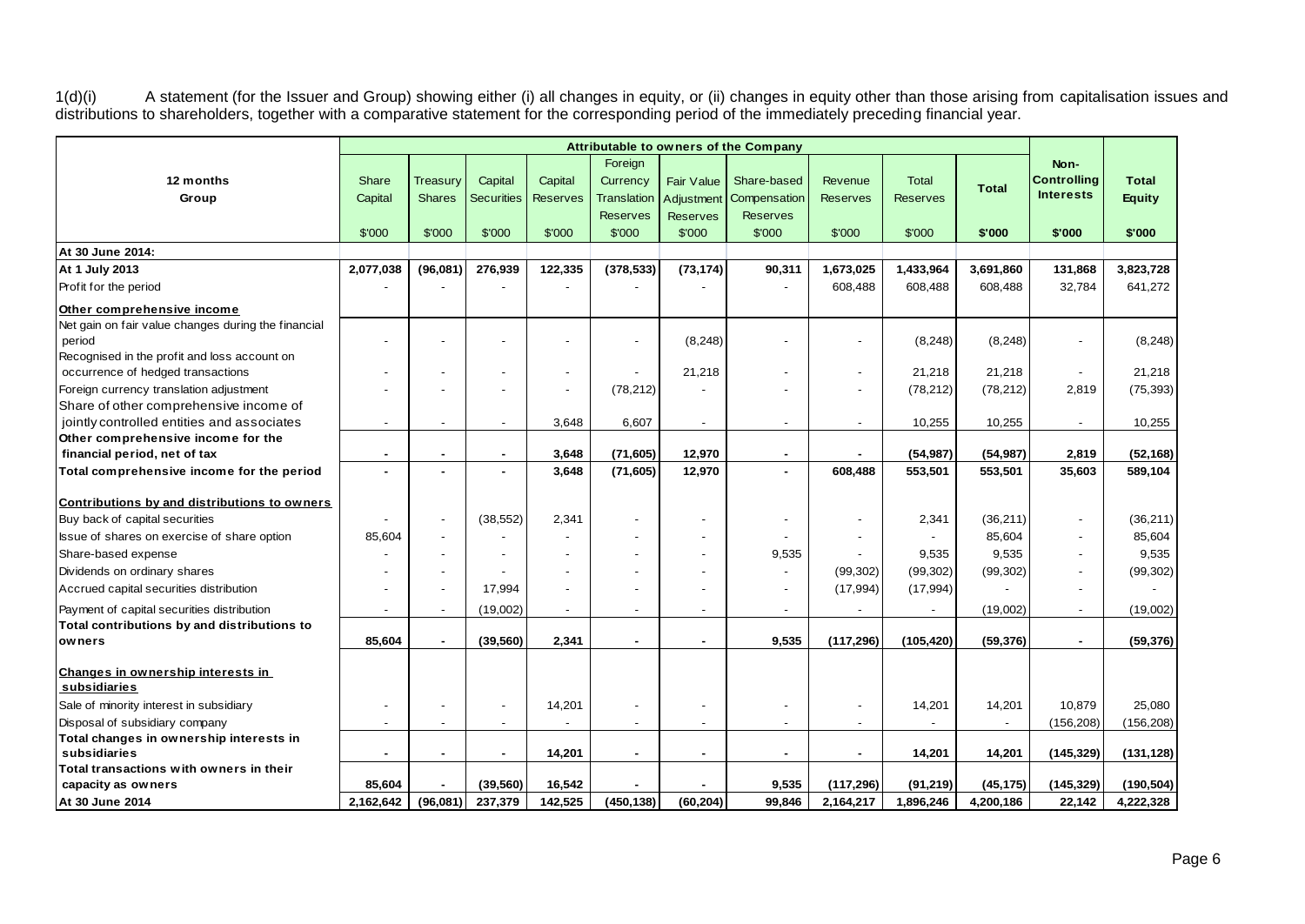|                                                         |                          | Attributable to owners of the Company |                   |                          |                 |                          |                              |                 |                 |              |                    |               |
|---------------------------------------------------------|--------------------------|---------------------------------------|-------------------|--------------------------|-----------------|--------------------------|------------------------------|-----------------|-----------------|--------------|--------------------|---------------|
|                                                         |                          |                                       |                   |                          | Foreign         |                          |                              |                 |                 |              | Non-               |               |
| 12 months                                               | Share                    | Treasury                              | Capital           | Capital                  | Currency        | Fair Value               | Share-based                  | Revenue         | <b>Total</b>    | <b>Total</b> | <b>Controlling</b> | <b>Total</b>  |
| Group                                                   | Capital                  | <b>Shares</b>                         | <b>Securities</b> | Reserve                  | Translation     | Adjustment               | Compensation                 | <b>Reserves</b> | <b>Reserves</b> |              | <b>Interests</b>   | <b>Equity</b> |
|                                                         |                          |                                       |                   |                          | <b>Reserves</b> | <b>Reserves</b>          | <b>Reserves</b>              |                 |                 |              |                    |               |
|                                                         | \$'000                   | \$'000                                | \$'000            |                          | \$'000          | \$'000                   | \$'000                       | \$'000          | \$'000          | \$'000       | \$'000             | \$'000        |
| At 30 June 2013:                                        |                          |                                       |                   |                          |                 |                          |                              |                 |                 |              |                    |               |
| At 1 July 2012                                          | 2,077,038                | (96,081)                              | 276,886           | 120,093                  | (344, 781)      | (125, 190)               | 72,327                       | 1,425,318       | 1,147,767       | 3,405,610    | 122,152            | 3,527,762     |
| Profit for the period                                   |                          |                                       |                   |                          |                 |                          |                              | 362,618         | 362,618         | 362,618      | 28,899             | 391,517       |
| Other comprehensive income                              |                          |                                       |                   |                          |                 |                          |                              |                 |                 |              |                    |               |
| Net gain on fair value changes during the financial     |                          |                                       |                   |                          |                 |                          |                              |                 |                 |              |                    |               |
| period                                                  |                          |                                       |                   |                          |                 | 131,458                  |                              |                 | 131,458         | 131,458      | $\blacksquare$     | 131,458       |
| Recognised in the profit and loss account on            |                          |                                       |                   |                          |                 |                          |                              |                 |                 |              |                    |               |
| occurrence of hedged transactions                       |                          |                                       |                   | $\overline{a}$           |                 | (79, 442)                |                              |                 | (79, 442)       | (79, 442)    | $\sim$             | (79, 442)     |
| Foreign currency translation adjustment                 |                          |                                       |                   |                          | (39, 825)       |                          |                              |                 | (39, 825)       | (39, 825)    | 2,527              | (37, 298)     |
| Share of other comprehensive income of                  |                          |                                       |                   |                          |                 |                          |                              |                 |                 |              |                    |               |
| jointly controlled entities and associates              |                          |                                       |                   | (1,900)                  | 6,074           | $\blacksquare$           | $\overline{\phantom{a}}$     |                 | 4,174           | 4,174        | $\sim$             | 4,174         |
| Other comprehensive income for the                      |                          |                                       |                   |                          |                 |                          |                              |                 |                 |              |                    |               |
| financial period, net of tax                            | $\blacksquare$           |                                       | $\blacksquare$    | (1,900)                  | (33,751)        | 52,016                   | $\blacksquare$               |                 | 16,365          | 16,365       | 2,527              | 18,892        |
| Total comprehensive income for the period               |                          |                                       |                   | (1,900)                  | (33,751)        | 52,016                   | $\blacksquare$               | 362,618         | 378,983         | 378,983      | 31,426             | 410,409       |
| Contributions by and distributions to owners            |                          |                                       |                   |                          |                 |                          |                              |                 |                 |              |                    |               |
| <b>Issuance of warrants</b>                             |                          |                                       |                   | 8,268                    |                 | $\overline{\phantom{a}}$ |                              |                 | 8,268           | 8,268        | $\sim$             | 8,268         |
| Share-based expense                                     |                          |                                       |                   |                          |                 |                          | 17,984                       |                 | 17,984          | 17,984       | $\sim$             | 17,984        |
| Dividends on ordinary shares                            |                          |                                       |                   | $\overline{\phantom{a}}$ |                 |                          | $\qquad \qquad \blacksquare$ | (95,609)        | (95,609)        | (95, 609)    | $\sim$             | (95,609)      |
| Accrued capital securities distribution                 |                          |                                       | 19,303            | $\blacksquare$           |                 |                          | $\overline{\phantom{a}}$     | (19,303)        | (19, 303)       |              |                    |               |
| Payment of capital securities distribution              | $\overline{\phantom{a}}$ |                                       | (19, 250)         | $\sim$                   |                 |                          |                              |                 |                 | (19, 250)    |                    | (19,250)      |
| Total contributions by and distributions to             |                          |                                       |                   |                          |                 |                          |                              |                 |                 |              |                    |               |
| owners                                                  | $\blacksquare$           |                                       | 53                | 8,268                    |                 | $\blacksquare$           | 17,984                       | (114, 912)      | (88, 660)       | (88, 607)    | $\blacksquare$     | (88, 607)     |
| Changes in ownership interests in                       |                          |                                       |                   |                          |                 |                          |                              |                 |                 |              |                    |               |
| subsidiaries                                            |                          |                                       |                   |                          |                 |                          |                              |                 |                 |              |                    |               |
| Acquisition of subsidiary company                       |                          |                                       |                   |                          |                 |                          |                              |                 |                 |              | 7,012              | 7,012         |
| Acquisition of non-controlling interests                |                          |                                       |                   | (4, 126)                 |                 |                          |                              |                 | (4, 126)        | (4, 126)     | (28, 722)          | (32, 848)     |
| Total changes in ownership interests in                 |                          |                                       |                   |                          |                 |                          |                              |                 |                 |              |                    |               |
| subsidiaries<br>Total transactions with owners in their | $\blacksquare$           |                                       | $\blacksquare$    | (4, 126)                 | $\blacksquare$  | $\blacksquare$           | $\overline{\phantom{a}}$     |                 | (4, 126)        | (4, 126)     | (21, 710)          | (25, 836)     |
| capacity as owners                                      |                          |                                       | 53                | 4,142                    |                 |                          | 17,984                       | (114, 912)      | (92, 786)       | (92, 733)    | (21,710)           | (114, 443)    |
| At 30 June 2013                                         | 2,077,038                | (96,081)                              | 276,939           | 122,335                  | (378, 533)      | (73, 174)                | 90,311                       | 1,673,024       | 1,433,964       | 3,691,860    | 131,868            | 3,823,728     |
|                                                         |                          |                                       |                   |                          |                 |                          |                              |                 |                 |              |                    |               |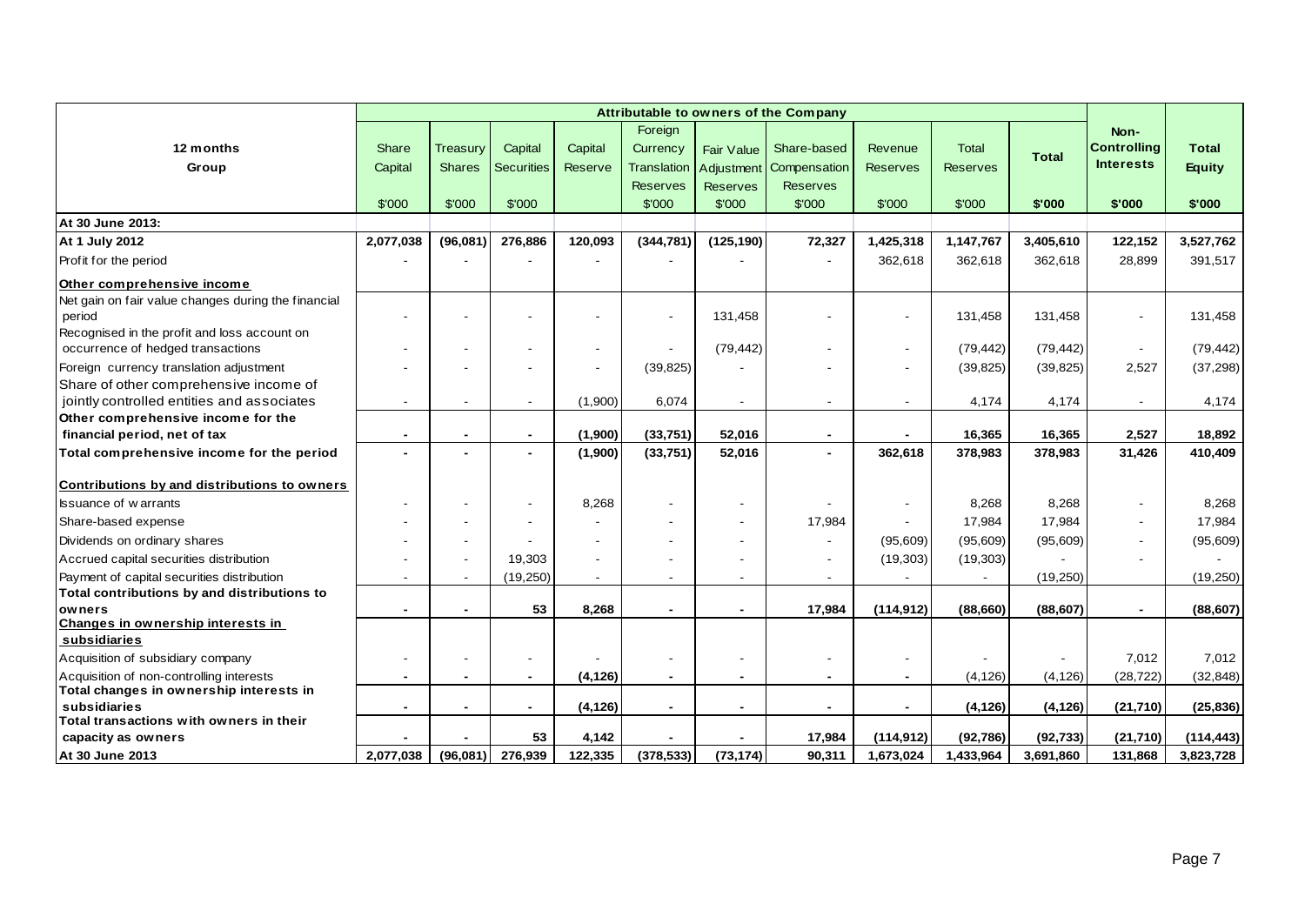|                                                     |           | Attributable to owners of the Company |                   |                 |                          |                   |                           |                          |                 |               |  |  |  |  |
|-----------------------------------------------------|-----------|---------------------------------------|-------------------|-----------------|--------------------------|-------------------|---------------------------|--------------------------|-----------------|---------------|--|--|--|--|
|                                                     |           |                                       |                   |                 | Foreign                  |                   |                           |                          |                 |               |  |  |  |  |
| 12 months                                           | Share     | <b>Treasury</b>                       | Capital           | Capital         | Currency                 | <b>Fair Value</b> | Share-based               | Revenue                  | <b>Total</b>    | <b>Total</b>  |  |  |  |  |
| Company                                             | Capital   | <b>Shares</b>                         | <b>Securities</b> | <b>Reserves</b> | <b>Translation</b>       |                   | Adjustment   Compensation | <b>Reserves</b>          | <b>Reserves</b> | <b>Equity</b> |  |  |  |  |
|                                                     |           |                                       |                   |                 | <b>Reserves</b>          | <b>Reserves</b>   | <b>Reserves</b>           |                          |                 |               |  |  |  |  |
|                                                     | \$'000    | \$'000                                | \$'000            | \$'000          | \$'000                   | \$'000            | \$'000                    | \$'000                   | \$'000          | \$'000        |  |  |  |  |
| At 30 June 2014:                                    |           |                                       |                   |                 |                          |                   |                           |                          |                 |               |  |  |  |  |
| At 1 July 2013                                      | 2,077,038 | (96,081)                              | 276,939           | 138,145         | (214, 795)               | (74, 818)         | 90,311                    | 652,100                  | 590,943         | 2,848,839     |  |  |  |  |
| Profit for the period                               |           |                                       |                   |                 |                          |                   |                           | 511,335                  | 511,335         | 511,335       |  |  |  |  |
| Other comprehensive income                          |           |                                       |                   |                 |                          |                   |                           |                          |                 |               |  |  |  |  |
| Net gain on fair value changes during the financial |           |                                       |                   |                 |                          |                   |                           |                          |                 |               |  |  |  |  |
| period                                              |           |                                       |                   |                 | $\overline{\phantom{a}}$ | (13,061)          |                           |                          | (13,061)        | (13,061)      |  |  |  |  |
| Recognised in the profit and loss account on        |           |                                       |                   |                 |                          |                   |                           |                          |                 |               |  |  |  |  |
| occurrence of hedged transactions                   | $\sim$    |                                       | $\blacksquare$    | $\overline{a}$  |                          | 20,763            | $\blacksquare$            | $\overline{\phantom{a}}$ | 20,763          | 20,763        |  |  |  |  |
| Foreign currency translation adjustment             |           |                                       |                   |                 | (51, 816)                |                   | $\overline{\phantom{a}}$  |                          | (51, 816)       | (51, 816)     |  |  |  |  |
| Other comprehensive income for the                  |           |                                       |                   |                 |                          |                   |                           |                          |                 |               |  |  |  |  |
| financial period, net of tax                        |           |                                       | $\blacksquare$    |                 | (51, 816)                | 7,702             | $\blacksquare$            |                          | (44, 114)       | (44, 114)     |  |  |  |  |
| Total comprehensive income for the period           |           |                                       |                   |                 | (51, 816)                | 7,702             | $\overline{\phantom{a}}$  | 511,335                  | 467,221         | 467,221       |  |  |  |  |
| Contributions by and distributions to owners        |           |                                       |                   |                 |                          |                   |                           |                          |                 |               |  |  |  |  |
| Buy back of capital securities                      |           | $\blacksquare$                        | (38, 552)         | 2,341           | $\overline{\phantom{a}}$ | $\blacksquare$    |                           |                          | 2,341           | (36, 211)     |  |  |  |  |
| Issue of shares on exercise of share option         | 85,604    |                                       |                   |                 |                          |                   |                           |                          |                 | 85,604        |  |  |  |  |
| Share-based expense                                 |           |                                       |                   |                 |                          |                   | 9,535                     |                          | 9,535           | 9,535         |  |  |  |  |
| Dividends on ordinary shares                        |           |                                       |                   |                 |                          |                   |                           | (99, 302)                | (99, 302)       | (99, 302)     |  |  |  |  |
| Accrued capital securities distribution             |           |                                       | 17,994            |                 |                          |                   | $\blacksquare$            | (17, 994)                | (17, 994)       |               |  |  |  |  |
| Payment of capital securities distribution          |           |                                       | (19,002)          |                 |                          |                   |                           |                          |                 | (19,002)      |  |  |  |  |
| Total contributions by and distributions to         |           |                                       |                   |                 |                          |                   |                           |                          |                 |               |  |  |  |  |
| owners                                              | 85,604    |                                       | (39, 560)         | 2,341           | $\blacksquare$           |                   | 9,535                     | (117, 296)               | (105, 420)      | (59, 376)     |  |  |  |  |
| Total transactions with owners in their             |           |                                       |                   |                 |                          |                   |                           |                          |                 |               |  |  |  |  |
| capacity as owners                                  | 85,604    |                                       | (39, 560)         | 2,341           |                          |                   | 9,535                     | (117, 296)               | (105, 420)      | (59, 376)     |  |  |  |  |
| At 30 June 2014                                     | 2,162,642 | (96,081)                              | 237,379           | 140,486         | (266, 611)               | (67, 116)         | 99,846                    | 1,046,139                | 952,744         | 3,256,684     |  |  |  |  |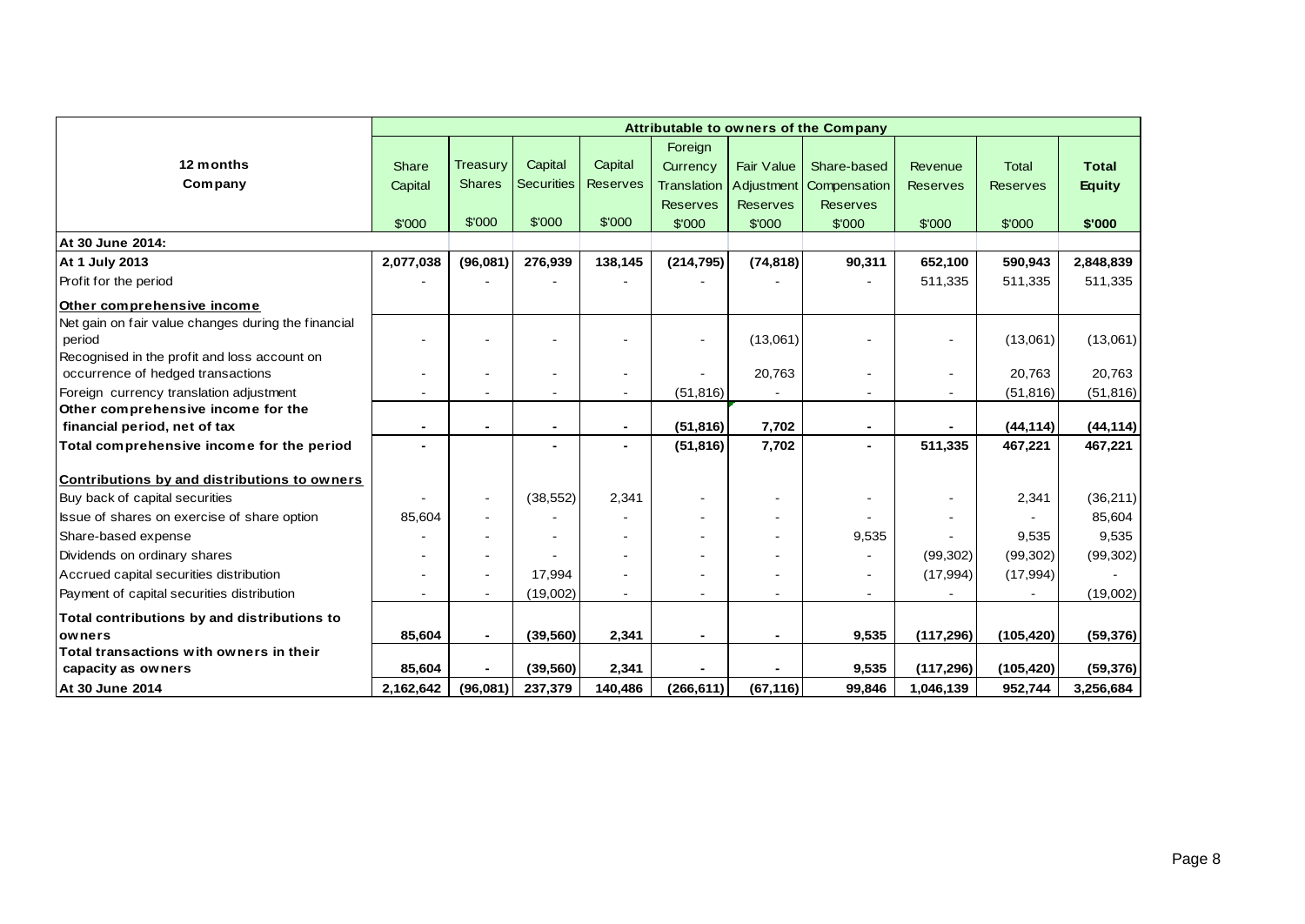|                                                     |           | Attributable to owners of the Company |                          |                 |                    |                   |                          |                 |                 |               |  |  |  |  |
|-----------------------------------------------------|-----------|---------------------------------------|--------------------------|-----------------|--------------------|-------------------|--------------------------|-----------------|-----------------|---------------|--|--|--|--|
|                                                     |           |                                       |                          |                 | Foreign            |                   |                          |                 |                 |               |  |  |  |  |
| 12 months                                           | Share     | Treasury                              | Capital                  | Capital         | Currency           | <b>Fair Value</b> | Share-based              | Revenue         | <b>Total</b>    | <b>Total</b>  |  |  |  |  |
| Company                                             | Capital   | <b>Shares</b>                         | <b>Securities</b>        | <b>Reserves</b> | <b>Translation</b> | Adjustment        | Compensation             | <b>Reserves</b> | <b>Reserves</b> | <b>Equity</b> |  |  |  |  |
|                                                     |           |                                       |                          |                 | <b>Reserves</b>    | <b>Reserves</b>   | <b>Reserves</b>          |                 |                 |               |  |  |  |  |
|                                                     | \$'000    | \$'000                                | \$'000                   | \$'000          | \$'000             | \$'000            | \$'000                   | \$'000          | \$'000          | \$'000        |  |  |  |  |
| At 30 June 2013:                                    |           |                                       |                          |                 |                    |                   |                          |                 |                 |               |  |  |  |  |
| <b>At 1 July 2012</b>                               | 2,077,038 | (96,081)                              | 276,886                  | 129,877         | (210, 221)         | (128, 785)        | 72,327                   | 632,954         | 496,152         | 2,753,995     |  |  |  |  |
| Profit for the period                               |           |                                       |                          |                 |                    |                   |                          | 134,058         | 134,058         | 134,058       |  |  |  |  |
| Other comprehensive income                          |           |                                       |                          |                 |                    |                   |                          |                 |                 |               |  |  |  |  |
| Net gain on fair value changes during the financial |           |                                       |                          |                 |                    |                   |                          |                 |                 |               |  |  |  |  |
| period                                              |           |                                       |                          |                 |                    | 164,010           |                          |                 | 164,010         | 164,010       |  |  |  |  |
| Recognised in the profit and loss account on        |           |                                       |                          |                 |                    |                   |                          |                 |                 |               |  |  |  |  |
| occurrence of hedged transactions                   |           |                                       | $\overline{\phantom{a}}$ |                 |                    | (110, 043)        |                          |                 | (110, 043)      | (110, 043)    |  |  |  |  |
| Foreign currency translation adjustment             |           |                                       | $\blacksquare$           |                 | (4, 574)           |                   | $\overline{\phantom{a}}$ |                 | (4, 574)        | (4, 574)      |  |  |  |  |
| Other comprehensive income for the                  |           |                                       |                          |                 |                    |                   |                          |                 |                 |               |  |  |  |  |
| financial period, net of tax                        | ٠         |                                       | $\blacksquare$           | $\blacksquare$  | (4, 574)           | 53,967            | $\blacksquare$           |                 | 49,393          | 49,393        |  |  |  |  |
| Total comprehensive income for the period           |           |                                       | $\blacksquare$           |                 | (4, 574)           | 53,967            | $\overline{\phantom{0}}$ | 134,058         | 183,451         | 183,451       |  |  |  |  |
| Contributions by and distributions to owners        |           |                                       |                          |                 |                    |                   |                          |                 |                 |               |  |  |  |  |
| <b>Issuance of warrants</b>                         | $\sim$    |                                       | $\blacksquare$           | 8,268           |                    |                   |                          |                 | 8,268           | 8,268         |  |  |  |  |
| Share-based expense                                 |           |                                       |                          |                 |                    |                   | 17,984                   |                 | 17,984          | 17,984        |  |  |  |  |
| Dividends on ordinary shares                        |           |                                       |                          |                 |                    |                   |                          | (95,609)        | (95,609)        | (95,609)      |  |  |  |  |
| Accrued capital securities distribution             |           |                                       | 19,303                   |                 |                    |                   |                          | (19,303)        | (19, 303)       |               |  |  |  |  |
| Payment of capital securities distribution          |           |                                       | (19, 250)                |                 |                    |                   |                          |                 |                 | (19,250)      |  |  |  |  |
| Total contributions by and distributions to         |           |                                       |                          |                 |                    |                   |                          |                 |                 |               |  |  |  |  |
| owners                                              |           |                                       | 53                       | 8,268           |                    |                   | 17.984                   | (114, 912)      | (88,660)        | (88, 607)     |  |  |  |  |
| Total transactions with owners in their             |           |                                       |                          |                 |                    |                   |                          |                 |                 |               |  |  |  |  |
| capacity as owners                                  |           |                                       | 53                       | 8,268           |                    |                   | 17,984                   | (114, 912)      | (88, 660)       | (88, 607)     |  |  |  |  |
| At 30 June 2013                                     | 2,077,038 | (96,081)                              | 276,939                  | 138,145         | (214, 795)         | (74, 818)         | 90,311                   | 652,100         | 590,943         | 2,848,839     |  |  |  |  |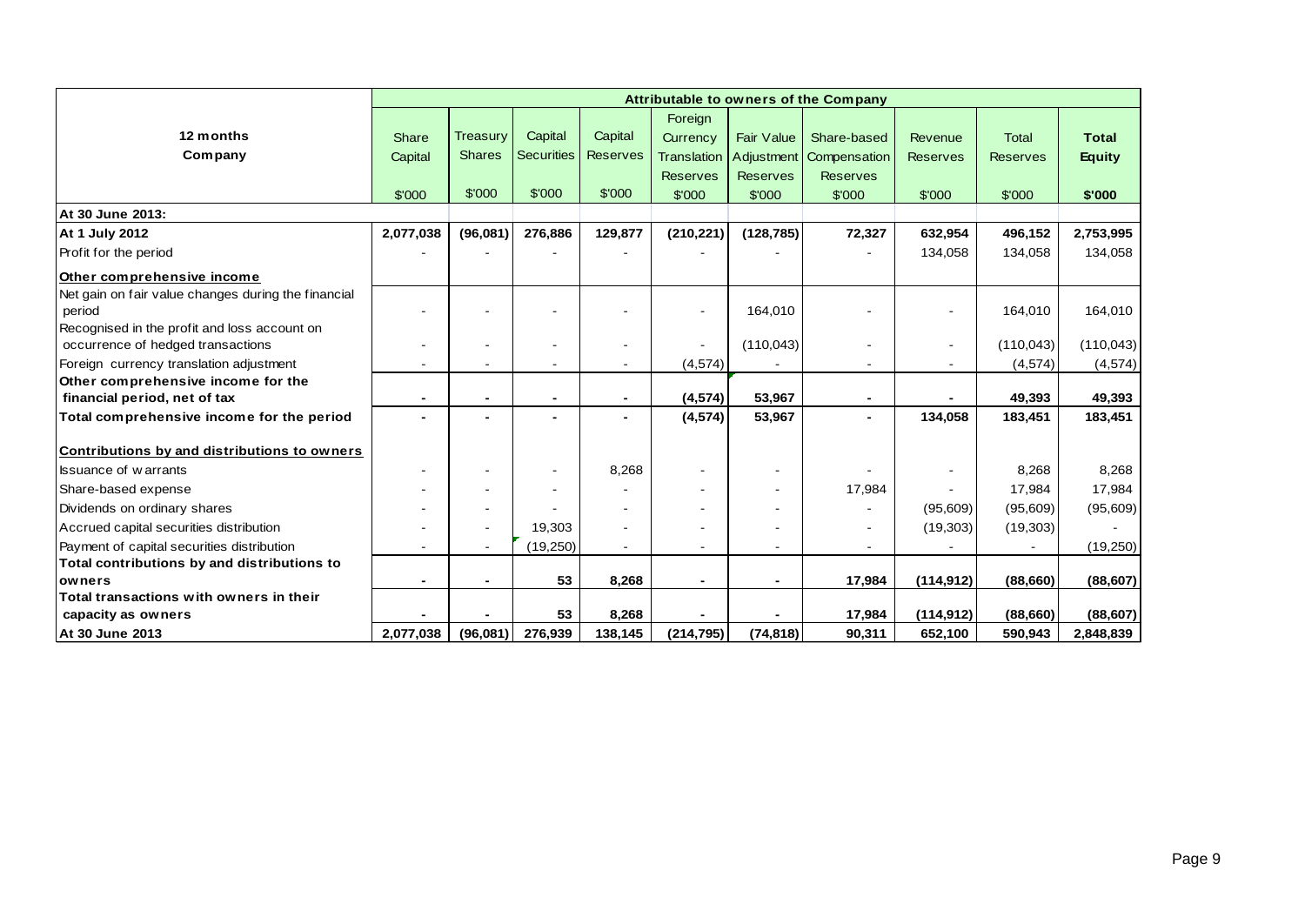|                                                     | Attributable to owners of the Company |                          |                   |                 |                          |                          |                 |                          |                 |              |                          |               |
|-----------------------------------------------------|---------------------------------------|--------------------------|-------------------|-----------------|--------------------------|--------------------------|-----------------|--------------------------|-----------------|--------------|--------------------------|---------------|
|                                                     |                                       |                          |                   |                 | Foreign                  |                          |                 |                          |                 |              | Non-                     |               |
| 3 months                                            | Share                                 | <b>Treasury</b>          | Capital           | Capital         | Currency                 | <b>Fair Value</b>        | Share-based     | Revenue                  | <b>Total</b>    | <b>Total</b> | <b>Controlling</b>       | <b>Total</b>  |
| Group                                               | Capital                               | <b>Shares</b>            | <b>Securities</b> | <b>Reserves</b> | Translation              | Adjustment               | Compensation    | <b>Reserves</b>          | <b>Reserves</b> |              | <b>Interests</b>         | <b>Equity</b> |
|                                                     |                                       |                          |                   |                 | <b>Reserves</b>          | <b>Reserves</b>          | <b>Reserves</b> |                          |                 |              |                          |               |
|                                                     | \$'000                                | \$'000                   | \$'000            | \$'000          | \$'000                   | \$'000                   | \$'000          | \$'000                   | \$'000          | \$'000       | \$'000                   | \$'000        |
| At 30 June 2014:                                    |                                       |                          |                   |                 |                          |                          |                 |                          |                 |              |                          |               |
| <b>At 1 April 2014</b>                              | 2,077,038                             | (96,081)                 | 233,264           | 138,877         | (404, 638)               | (188, 325)               | 97,839          | 2,140,249                | 1,784,002       | 3,998,223    | 136,372                  | 4,134,595     |
| Profit for the period                               |                                       |                          |                   |                 |                          |                          |                 | 31,834                   | 31,834          | 31,834       | 43,012                   | 74,846        |
| Other comprehensive income                          |                                       |                          |                   |                 |                          |                          |                 |                          |                 |              |                          |               |
| Net gain on fair value changes during the financial |                                       |                          |                   |                 |                          |                          |                 |                          |                 |              |                          |               |
| period                                              |                                       |                          |                   |                 | $\overline{\phantom{a}}$ | 134.138                  |                 | $\overline{\phantom{0}}$ | 134,138         | 134,138      | $\overline{\phantom{0}}$ | 134,138       |
| Recognised in the profit and loss account on        |                                       |                          |                   |                 |                          |                          |                 |                          |                 |              |                          |               |
| occurrence of hedged transactions                   |                                       | $\overline{\phantom{a}}$ |                   |                 |                          | (6,017)                  |                 | $\overline{\phantom{a}}$ | (6,017)         | (6,017)      | $\sim$                   | (6,017)       |
| Foreign currency translation adjustment             |                                       |                          |                   |                 | (52, 107)                |                          |                 |                          | (52, 107)       | (52, 107)    | (1,034)                  | (53, 141)     |
| Share of other comprehensive income of              |                                       |                          |                   |                 |                          |                          |                 |                          |                 |              |                          |               |
| jointly controlled entities and associates          |                                       |                          | $\blacksquare$    | 3,648           | 6,607                    |                          |                 | $\blacksquare$           | 10,255          | 10,255       | $\blacksquare$           | 10,255        |
| Other comprehensive income for the                  |                                       |                          |                   |                 |                          |                          |                 |                          |                 |              |                          |               |
| financial period, net of tax                        |                                       | $\blacksquare$           | $\blacksquare$    | 3,648           | (45,500)                 | 128,121                  | $\blacksquare$  |                          | 86,269          | 86,269       | (1,034)                  | 85,235        |
| Total comprehensive income for the period           |                                       | $\blacksquare$           |                   | 3,648           | (45,500)                 | 128,121                  |                 | 31,834                   | 118,103         | 118,103      | 41,978                   | 160,081       |
| Contributions by and distributions to owners        |                                       |                          |                   |                 |                          |                          |                 |                          |                 |              |                          |               |
| Issue of shares on exercise of share option         | 85,604                                |                          |                   |                 |                          |                          |                 |                          |                 | 85,604       | $\blacksquare$           | 85,604        |
| Share-based expense                                 |                                       |                          |                   |                 |                          |                          | 2,007           |                          | 2,007           | 2,007        | $\overline{\phantom{a}}$ | 2,007         |
| Dividends on ordinary shares                        |                                       |                          |                   |                 |                          |                          |                 | (3,751)                  | (3,751)         | (3,751)      |                          | (3,751)       |
| Accrued capital securities distribution             |                                       |                          | 4,115             |                 |                          |                          |                 | (4, 115)                 | (4, 115)        |              |                          |               |
| Total contributions by and distributions to         |                                       |                          |                   |                 |                          |                          |                 |                          |                 |              |                          |               |
| owners                                              | 85,604                                | $\blacksquare$           | 4,115             |                 |                          |                          | 2,007           | (7,866)                  | (5,859)         | 83,860       | $\blacksquare$           | 83,860        |
| Changes in ownership interests in                   |                                       |                          |                   |                 |                          |                          |                 |                          |                 |              |                          |               |
| subsidiaries                                        |                                       |                          |                   |                 |                          |                          |                 |                          |                 |              |                          |               |
| Disposal of subsidiary company                      |                                       | $\blacksquare$           |                   |                 | $\blacksquare$           |                          |                 | $\overline{\phantom{a}}$ |                 |              | (156, 208)               | (156, 208)    |
| Total changes in ownership interests in             |                                       |                          |                   |                 |                          |                          |                 |                          |                 |              |                          |               |
| subsidiaries                                        |                                       | $\blacksquare$           |                   |                 | $\overline{\phantom{0}}$ | $\overline{\phantom{0}}$ | $\blacksquare$  | $\blacksquare$           | $\blacksquare$  |              | (156, 208)               | (156, 208)    |
| Total transactions with owners in their             |                                       |                          |                   |                 |                          |                          |                 |                          |                 |              |                          |               |
| capacity as owners                                  | 85,604                                |                          | 4,115             |                 |                          |                          | 2,007           | (7,866)                  | (5,859)         | 83,860       | (156, 208)               | (72, 348)     |
| At 30 June 2014                                     | 2,162,642                             | (96,081)                 | 237,379           | 142,525         | (450, 138)               | (60, 204)                | 99,846          | 2,164,217                | 1,896,246       | 4,200,186    | 22,142                   | 4,222,328     |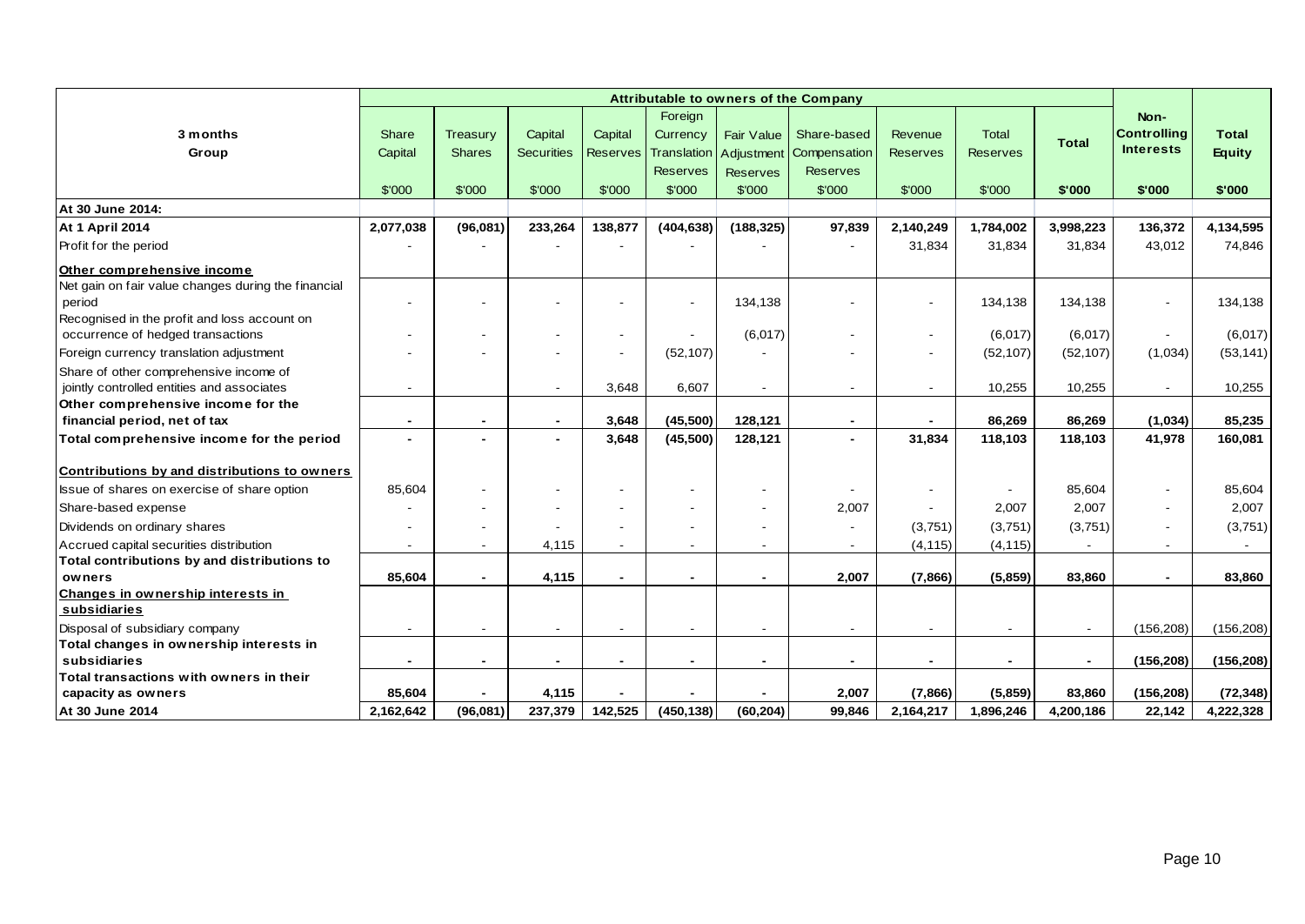|                                                                                                               | Attributable to owners of the Company |                           |                              |                           |                                           |                 |                                        |                            |                                 |              |                                                |                               |
|---------------------------------------------------------------------------------------------------------------|---------------------------------------|---------------------------|------------------------------|---------------------------|-------------------------------------------|-----------------|----------------------------------------|----------------------------|---------------------------------|--------------|------------------------------------------------|-------------------------------|
| 3 months<br>Group                                                                                             | <b>Share</b><br>Capital               | Treasury<br><b>Shares</b> | Capital<br><b>Securities</b> | Capital<br><b>Reserve</b> | Foreign<br>Currency<br><b>Translation</b> | Fair Value      | Share-based<br>Adjustment Compensation | Revenue<br><b>Reserves</b> | <b>Total</b><br><b>Reserves</b> | <b>Total</b> | Non-<br><b>Controlling</b><br><b>Interests</b> | <b>Total</b><br><b>Equity</b> |
|                                                                                                               |                                       |                           |                              |                           | <b>Reserves</b>                           | <b>Reserves</b> | <b>Reserves</b>                        |                            |                                 |              |                                                |                               |
|                                                                                                               | \$'000                                | \$'000                    | \$'000                       | \$'000                    | \$'000                                    | \$'000          | \$'000                                 | \$'000                     | \$'000                          | \$'000       | \$'000                                         | \$'000                        |
| At 30 June 2013:                                                                                              |                                       |                           |                              |                           |                                           |                 |                                        |                            |                                 |              |                                                |                               |
| <b>At 1 April 2013</b>                                                                                        | 2,077,038                             | (96,081)                  | 272,139                      | 124,235                   | (444, 726)                                | (48, 463)       | 86,254                                 | 1,620,206                  | 1,337,506                       | 3,590,602    | 101,440                                        | 3,692,042                     |
| Profit for the period                                                                                         |                                       |                           |                              |                           |                                           |                 |                                        | 56,791                     | 56,791                          | 56,791       | 26,325                                         | 83,116                        |
| Other comprehensive income                                                                                    |                                       |                           |                              |                           |                                           |                 |                                        |                            |                                 |              |                                                |                               |
| Net gain on fair value changes during the financial<br>period<br>Recognised in the profit and loss account on |                                       |                           |                              |                           |                                           | (8, 264)        |                                        |                            | (8, 264)                        | (8, 264)     | $\sim$                                         | (8, 264)                      |
| occurrence of hedged transactions                                                                             |                                       |                           |                              |                           | $\blacksquare$                            | (16, 447)       |                                        |                            | (16, 447)                       | (16, 447)    | $\overline{\phantom{a}}$                       | (16, 447)                     |
| Foreign currency translation adjustment                                                                       |                                       |                           |                              |                           | 60,120                                    |                 |                                        |                            | 60,120                          | 60,120       | 4,103                                          | 64,223                        |
| Share of other comprehensive income of<br>jointly controlled entities and associates                          |                                       | $\blacksquare$            | $\blacksquare$               | (1,900)                   | 6,074                                     |                 | $\overline{\phantom{a}}$               |                            | 4,174                           | 4,174        | $\overline{\phantom{a}}$                       | 4,174                         |
| Other comprehensive income for the                                                                            |                                       |                           |                              |                           |                                           |                 |                                        |                            |                                 |              |                                                |                               |
| financial period, net of tax                                                                                  |                                       |                           | $\blacksquare$               | (1,900)                   | 66,194                                    | (24, 711)       |                                        |                            | 39,583                          | 39,583       | 4,103                                          | 43,686                        |
| Total comprehensive income for the period                                                                     |                                       | $\blacksquare$            | $\blacksquare$               | (1,900)                   | 66,194                                    | (24, 711)       | $\overline{\phantom{0}}$               | 56,791                     | 96,374                          | 96,374       | 30,428                                         | 126,802                       |
| Contributions by and distributions to owners                                                                  |                                       |                           |                              |                           |                                           |                 |                                        |                            |                                 |              |                                                |                               |
| Share-based expense                                                                                           |                                       |                           |                              |                           |                                           |                 | 4,057                                  |                            | 4,057                           | 4,057        | $\overline{\phantom{a}}$                       | 4,057                         |
| Dividends on ordinary shares                                                                                  |                                       |                           |                              |                           |                                           |                 |                                        | 827                        | 827                             | 827          |                                                | 827                           |
| Accrued capital securities distribution                                                                       |                                       | $\overline{\phantom{a}}$  | 4,800                        |                           |                                           |                 |                                        | (4,800)                    | (4,800)                         |              |                                                |                               |
| Payment of capital securities distribution                                                                    |                                       | $\blacksquare$            |                              |                           | $\overline{\phantom{a}}$                  |                 |                                        |                            |                                 |              |                                                |                               |
| Total contributions by and distributions to                                                                   |                                       |                           |                              |                           |                                           |                 |                                        |                            |                                 |              |                                                |                               |
| owners                                                                                                        |                                       | $\blacksquare$            | 4,800                        |                           |                                           |                 | 4,057                                  | (3,973)                    | 84                              | 4,884        | $\blacksquare$                                 | 4,884                         |
| Changes in ownership interests in<br>subsidiaries                                                             |                                       |                           |                              |                           |                                           |                 |                                        |                            |                                 |              |                                                |                               |
| Acquisition of subsidiary company                                                                             |                                       |                           |                              |                           |                                           |                 |                                        |                            |                                 |              | 7,012                                          | 7,012                         |
| Acquisition of non-controlling interests                                                                      |                                       |                           | $\overline{\phantom{0}}$     |                           |                                           |                 |                                        |                            |                                 |              | (7,012)                                        | (7,012)                       |
| Total changes in ownership interests in                                                                       |                                       |                           |                              |                           |                                           |                 |                                        |                            |                                 |              |                                                |                               |
| subsidiaries                                                                                                  |                                       | $\blacksquare$            |                              |                           |                                           |                 |                                        |                            | $\blacksquare$                  |              | $\overline{\phantom{0}}$                       |                               |
| Total transactions with owners in their                                                                       |                                       |                           |                              |                           |                                           |                 |                                        |                            |                                 |              |                                                |                               |
| capacity as owners                                                                                            |                                       |                           | 4,800                        |                           |                                           |                 | 4,057                                  | (3,973)                    | 84                              | 4,884        |                                                | 4,884                         |
| At 30 June 2013                                                                                               | 2,077,038                             | (96,081)                  | 276,939                      | 122,335                   | (378, 532)                                | (73, 174)       | 90,311                                 | 1,673,024                  | 1,433,964                       | 3,691,860    | 131,868                                        | 3,823,728                     |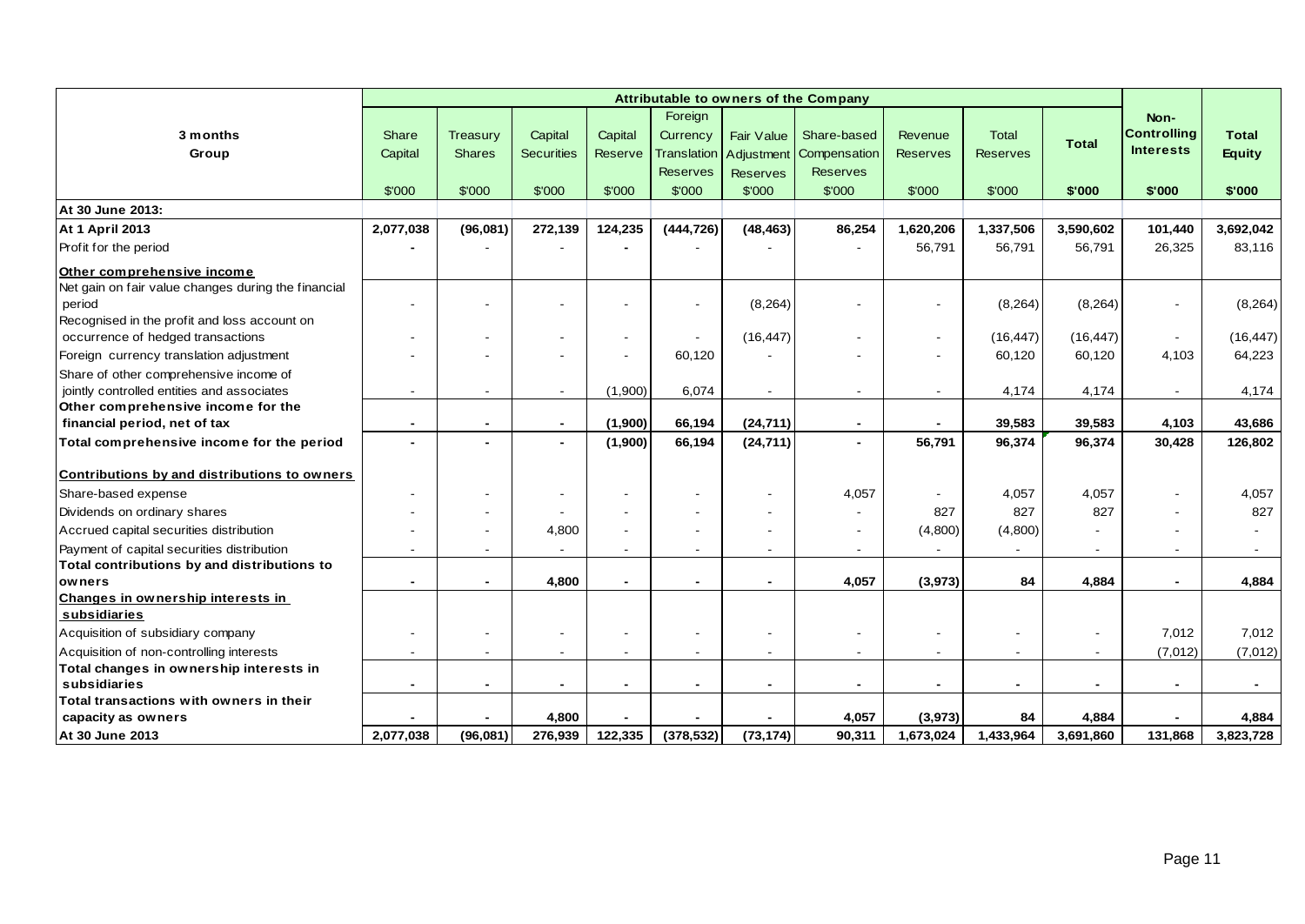|                                                     |                |                 |                   |                 |                 |                   | Attributable to owners of the Company |                 |                 |               |
|-----------------------------------------------------|----------------|-----------------|-------------------|-----------------|-----------------|-------------------|---------------------------------------|-----------------|-----------------|---------------|
|                                                     |                |                 |                   |                 | Foreign         |                   |                                       |                 |                 |               |
| 3 months                                            | Share          | <b>Treasury</b> | Capital           | Capital         | Currency        | <b>Fair Value</b> | Share-based                           | Revenue         | <b>Total</b>    | <b>Total</b>  |
| Company                                             | Capital        | <b>Shares</b>   | <b>Securities</b> | <b>Reserves</b> |                 |                   | Translation Adjustment Compensation   | <b>Reserves</b> | <b>Reserves</b> | <b>Equity</b> |
|                                                     |                |                 |                   |                 | <b>Reserves</b> | <b>Reserves</b>   | <b>Reserves</b>                       |                 |                 |               |
|                                                     | \$'000         | \$'000          | \$'000            | \$'000          | \$'000          | \$'000            | \$'000                                | \$'000          | \$'000          | \$'000        |
| At 30 June 2014:                                    |                |                 |                   |                 |                 |                   |                                       |                 |                 |               |
| <b>At 1 April 2014</b>                              | 2,077,038      | (96,081)        | 233,264           | 140,486         | (235, 958)      | (202, 888)        | 97,839                                | 911,407         | 710,886         | 2,925,107     |
| Profit for the period                               |                |                 |                   |                 |                 |                   |                                       | 142,598         | 142,598         | 142,598       |
| Other comprehensive income                          |                |                 |                   |                 |                 |                   |                                       |                 |                 |               |
| Net gain on fair value changes during the financial |                |                 |                   |                 |                 |                   |                                       |                 |                 |               |
| period                                              |                |                 |                   |                 |                 | 156,919           |                                       |                 | 156,919         | 156,919       |
| Recognised in the profit and loss account on        |                |                 |                   |                 |                 |                   |                                       |                 |                 |               |
| occurrence of hedged transactions                   |                |                 |                   |                 |                 | (21, 147)         |                                       |                 | (21, 147)       | (21, 147)     |
| Foreign currency translation adjustment             |                |                 |                   |                 | (30,653)        |                   |                                       |                 | (30, 653)       | (30, 653)     |
| Other comprehensive income for the                  |                |                 |                   |                 |                 |                   |                                       |                 |                 |               |
| financial period, net of tax                        | $\blacksquare$ | $\blacksquare$  |                   | $\blacksquare$  | (30, 653)       | 135,772           | $\blacksquare$                        |                 | 105,119         | 105,119       |
| Total comprehensive income for the period           |                |                 |                   | -               | (30, 653)       | 135,772           | ٠                                     | 142,598         | 247,717         | 247,717       |
| Contributions by and distributions to owners        |                |                 |                   |                 |                 |                   |                                       |                 |                 |               |
| Issue of shares on exercise of share option         | 85,604         |                 |                   |                 |                 |                   |                                       |                 |                 | 85,604        |
| Share-based expense                                 |                |                 |                   |                 |                 |                   | 2,007                                 |                 | 2,007           | 2,007         |
| Dividends on ordinary shares                        |                |                 |                   |                 |                 |                   |                                       | (3,751)         | (3,751)         | (3,751)       |
| Accrued capital securities distribution             |                | $\sim$          | 4,115             |                 |                 |                   | $\overline{\phantom{a}}$              | (4, 115)        | (4, 115)        |               |
| Total contributions by and distributions to         |                |                 |                   |                 |                 |                   |                                       |                 |                 |               |
| owners                                              | 85,604         | $\blacksquare$  | 4,115             | $\blacksquare$  |                 | $\blacksquare$    | 2,007                                 | (7,866)         | (5,859)         | 83,860        |
| Total transactions with owners in their             |                |                 |                   |                 |                 |                   |                                       |                 |                 |               |
| capacity as owners                                  | 85,604         |                 | 4,115             |                 |                 |                   | 2,007                                 | (7,866)         | (5,859)         | 83,860        |
| At 30 June 2014                                     | 2,162,642      | (96,081)        | 237,379           | 140,486         | (266, 611)      | (67, 116)         | 99,846                                | 1,046,139       | 952,744         | 3,256,684     |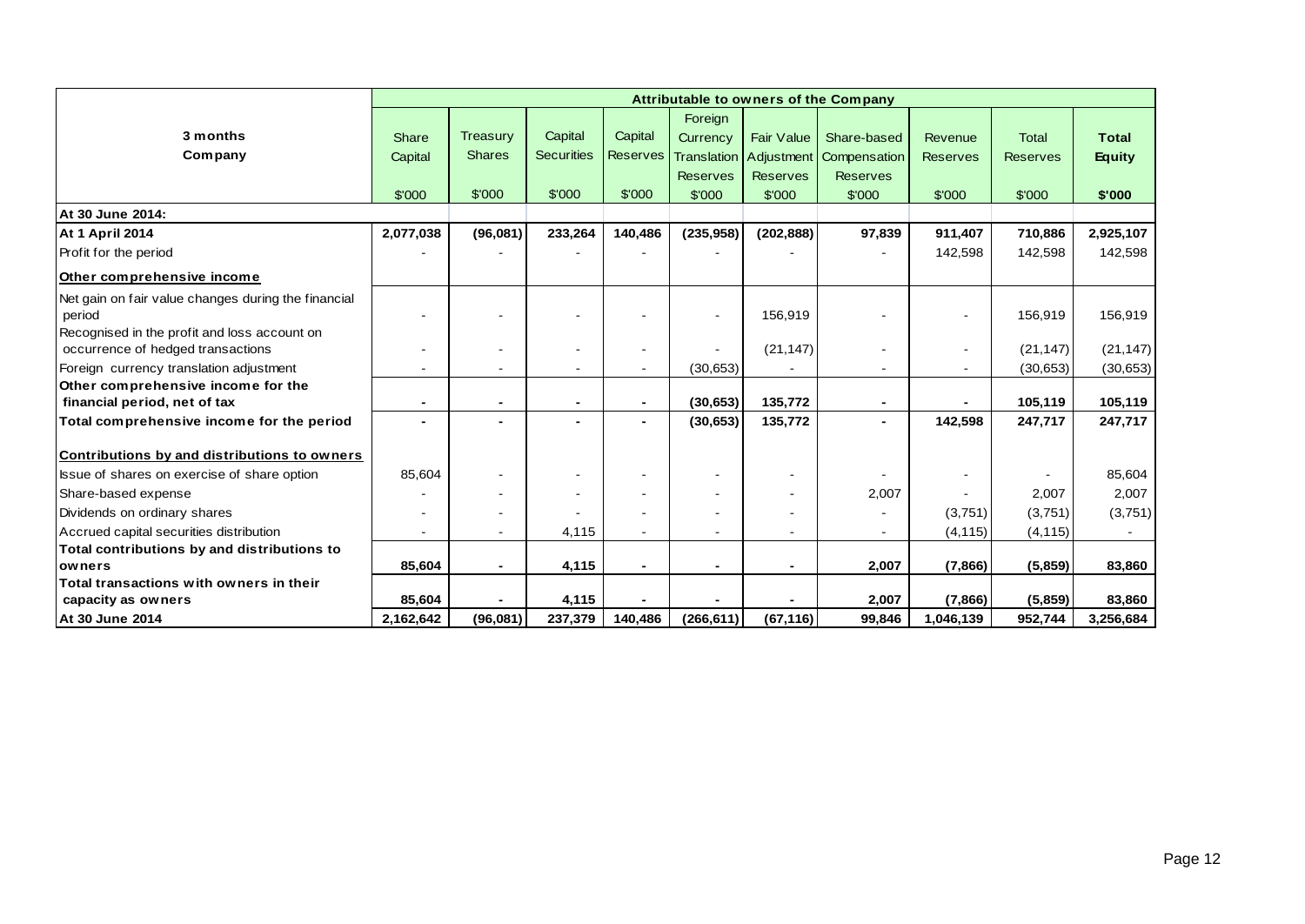|                                                     |                |                          |                   |                          |                          |                                 | Attributable to owners of the Company |                 |                 |               |
|-----------------------------------------------------|----------------|--------------------------|-------------------|--------------------------|--------------------------|---------------------------------|---------------------------------------|-----------------|-----------------|---------------|
|                                                     |                |                          |                   |                          | Foreign                  |                                 |                                       |                 |                 |               |
| 3 months                                            | Share          | <b>Treasury</b>          | Capital           | Capital                  | Currency                 | <b>Fair Value</b>               | Share-based                           | Revenue         | <b>Total</b>    | <b>Total</b>  |
| Company                                             | Capital        | <b>Shares</b>            | <b>Securities</b> | <b>Reserves</b>          |                          | <b>Translation   Adjustment</b> | Compensation                          | <b>Reserves</b> | <b>Reserves</b> | <b>Equity</b> |
|                                                     |                |                          |                   |                          | <b>Reserves</b>          | <b>Reserves</b>                 | <b>Reserves</b>                       |                 |                 |               |
|                                                     | \$'000         | \$'000                   | \$'000            | \$'000                   | \$'000                   | \$'000                          | \$'000                                | \$'000          | \$'000          | \$'000        |
| At 30 June 2013:                                    |                |                          |                   |                          |                          |                                 |                                       |                 |                 |               |
| <b>At 1 April 2013</b>                              | 2,077,038      | (96,081)                 | 272,139           | 138,145                  | (276, 118)               | (54, 947)                       | 86,254                                | 693,755         | 587,089         | 2,840,185     |
| Profit for the period                               |                |                          |                   |                          |                          |                                 |                                       | (37,682)        | (37,682)        | (37,682)      |
| Other comprehensive income                          |                |                          |                   |                          |                          |                                 |                                       |                 |                 |               |
| Net gain on fair value changes during the financial |                |                          |                   |                          |                          |                                 |                                       |                 |                 |               |
| period                                              |                |                          |                   |                          |                          | 12,201                          |                                       |                 | 12,201          | 12,201        |
| Recognised in the profit and loss account on        |                |                          |                   |                          |                          |                                 |                                       |                 |                 |               |
| occurrence of hedged transactions                   |                |                          |                   |                          |                          | (32,072)                        |                                       |                 | (32,072)        | (32,072)      |
| Foreign currency translation adjustment             |                |                          |                   |                          | 61,323                   |                                 | $\blacksquare$                        |                 | 61,323          | 61,323        |
| Other comprehensive income for the                  |                |                          |                   |                          |                          |                                 |                                       |                 |                 |               |
| financial period, net of tax                        | $\blacksquare$ | $\blacksquare$           |                   | $\blacksquare$           | 61,323                   | (19, 871)                       | $\blacksquare$                        |                 | 41,452          | 41,452        |
| Total comprehensive income for the period           |                |                          |                   |                          | 61,323                   | (19, 871)                       | ٠                                     | (37, 682)       | 3,770           | 3,770         |
| Contributions by and distributions to owners        |                |                          |                   |                          |                          |                                 |                                       |                 |                 |               |
| Share-based expense                                 |                |                          |                   |                          |                          |                                 | 4,057                                 |                 | 4,057           | 4,057         |
| Dividends on ordinary shares                        |                |                          |                   | $\blacksquare$           | $\overline{\phantom{a}}$ | $\blacksquare$                  |                                       | 827             | 827             | 827           |
| Accrued capital securities distribution             |                | $\overline{\phantom{a}}$ | 4,800             |                          | $\blacksquare$           | $\blacksquare$                  | $\overline{\phantom{a}}$              | (4,800)         | (4,800)         |               |
| Total contributions by and distributions to         |                |                          |                   |                          |                          |                                 |                                       |                 |                 |               |
| owners                                              |                | $\blacksquare$           | 4,800             | $\overline{\phantom{0}}$ | $\blacksquare$           | $\blacksquare$                  | 4,057                                 | (3,973)         | 84              | 4,884         |
| Total transactions with owners in their             |                |                          |                   |                          |                          |                                 |                                       |                 |                 |               |
| capacity as owners                                  |                |                          | 4,800             |                          |                          |                                 | 4,057                                 | (3, 973)        | 84              | 4,884         |
| At 30 June 2013                                     | 2.077.038      | (96,081)                 | 276,939           | 138,145                  | (214, 795)               | (74, 818)                       | 90,311                                | 652,100         | 590,943         | 2,848,839     |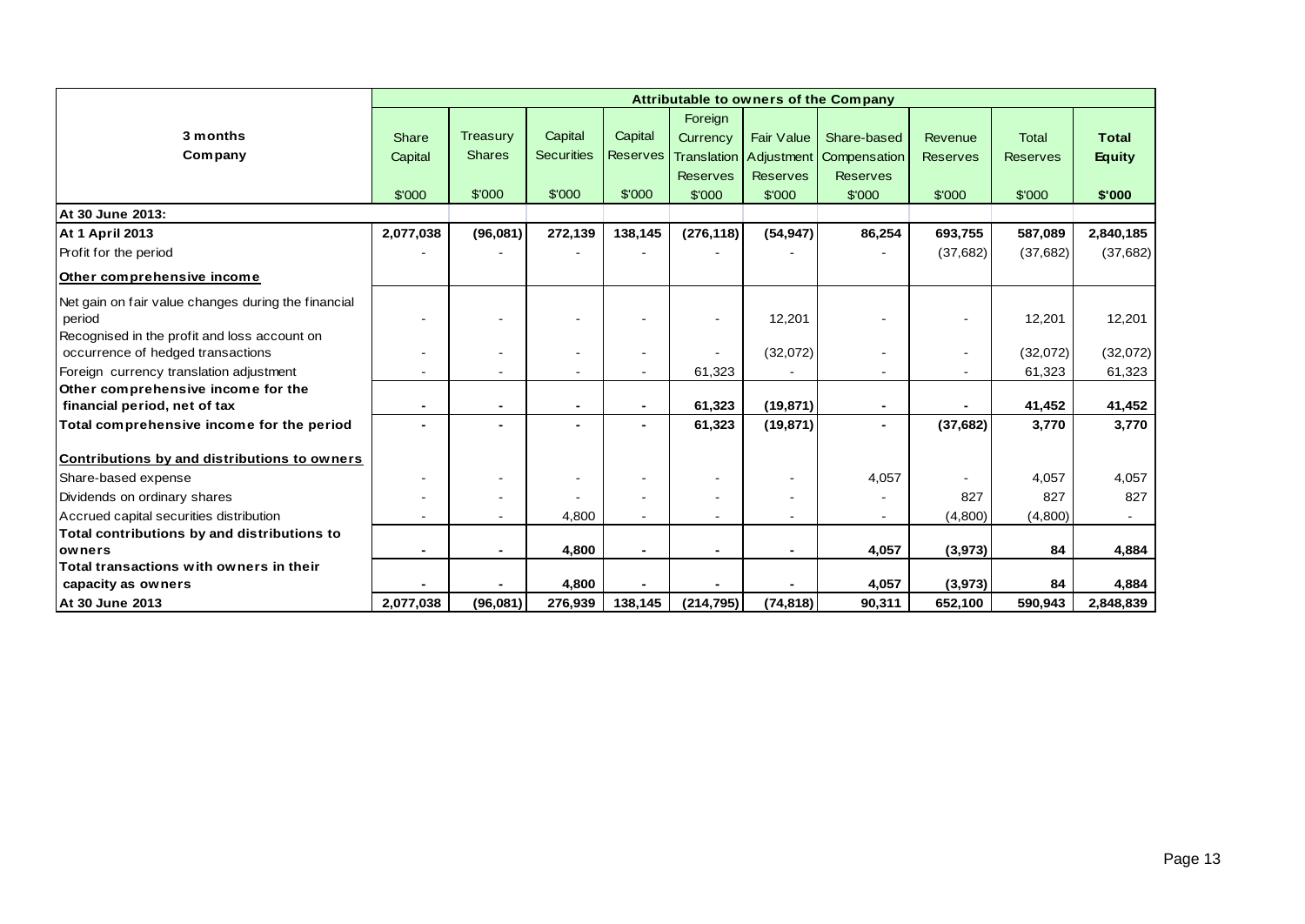1(d)(ii) Details of any changes in the Company's share capital arising from rights issue, bonus issue, share buy-backs, exercise of share options or warrants, conversion of other issues of equity securities, issue of shares for cash or as consideration for acquisition or for any other purpose since the end of the previous period reported on. State also the number of shares that may be issued on conversion of all the outstanding convertibles, as well as the number of shares held as treasury shares, if any, against the total number of issued shares excluding treasury shares of the issuer, as at the end of the current financial period reported on and as at the end of the corresponding period of the immediately preceding financial year.

|                                       | <b>Jun 14</b> | <b>Jun 13</b> |
|---------------------------------------|---------------|---------------|
| Shares to be issued upon exercise of: |               |               |
| Conversion right of convertible bonds | 241.610.738   | 247,442,146   |
| Warrants                              | 397,826,160   | 387,365,079   |
| Share options                         | 79,252,000    | 134,040,000   |
| <b>Total no. of shares</b>            | 718,688,898   | 768,847,225   |

1(d)(iii) To show the total number of issued shares excluding treasury shares as at the end of the current financial period and as at the end of the immediately preceding year.

|                                                                | <b>Jun 14</b>  | $Jun-13$       |
|----------------------------------------------------------------|----------------|----------------|
| Issued, fully paid share capital:                              |                |                |
| Balance no. of shares as at the beginning of period            | 2,442,409,869  | 2,442,409,869  |
| Issue of Shares on exercise of share options                   | 48,448,000     |                |
| Total no. of shares outstanding as at the end of period        | 2,490,857,869  | 2,442,409,869  |
| Total no. of shares held as treasury shares                    | (52, 196, 000) | (52, 196, 000) |
| Total no. of shares outstanding as at the end of period net of |                |                |
| treasury shares                                                | 2,438,661,869  | 2,390,213,869  |

1(d)(iv) A statement showing all sales, transfers, disposal, cancellation and/or use of treasury shares as at the end of the current financial period reported on.

N. A.

2. Whether the figures have been audited or reviewed and in accordance with which auditing standard or practice.

The financial statements presented above have not been audited or reviewed.

3. Where the figures have been audited or reviewed, the auditors' report (including any qualifications or emphasis of a matter).

N. A.

4. Whether the same accounting policies and methods of computation as in the issuer's most recently audited annual financial statements have been applied.

The adoption of the new and revised accounting standards that became applicable from 1 July 2013 did not result in substantial changes to the Group accounting policies, which are consistent with those used in the audited financial statements as at 30 June 2013.

5. If there are any changes in the accounting policies and methods of computation, including any required by an accounting standard, what has changed, as well as the reasons for, and the effect of, the changes.

The Group has applied the same accounting policies and methods of computation in the preparation of the financial statements for the current reporting period compared with the audited financial statements as at 30 June 2013 except for the adoption of new or revised FRS that are mandatory for financial years beginning on or after 1 July 2013. The adoption of these FRS has no significant impact to the Group.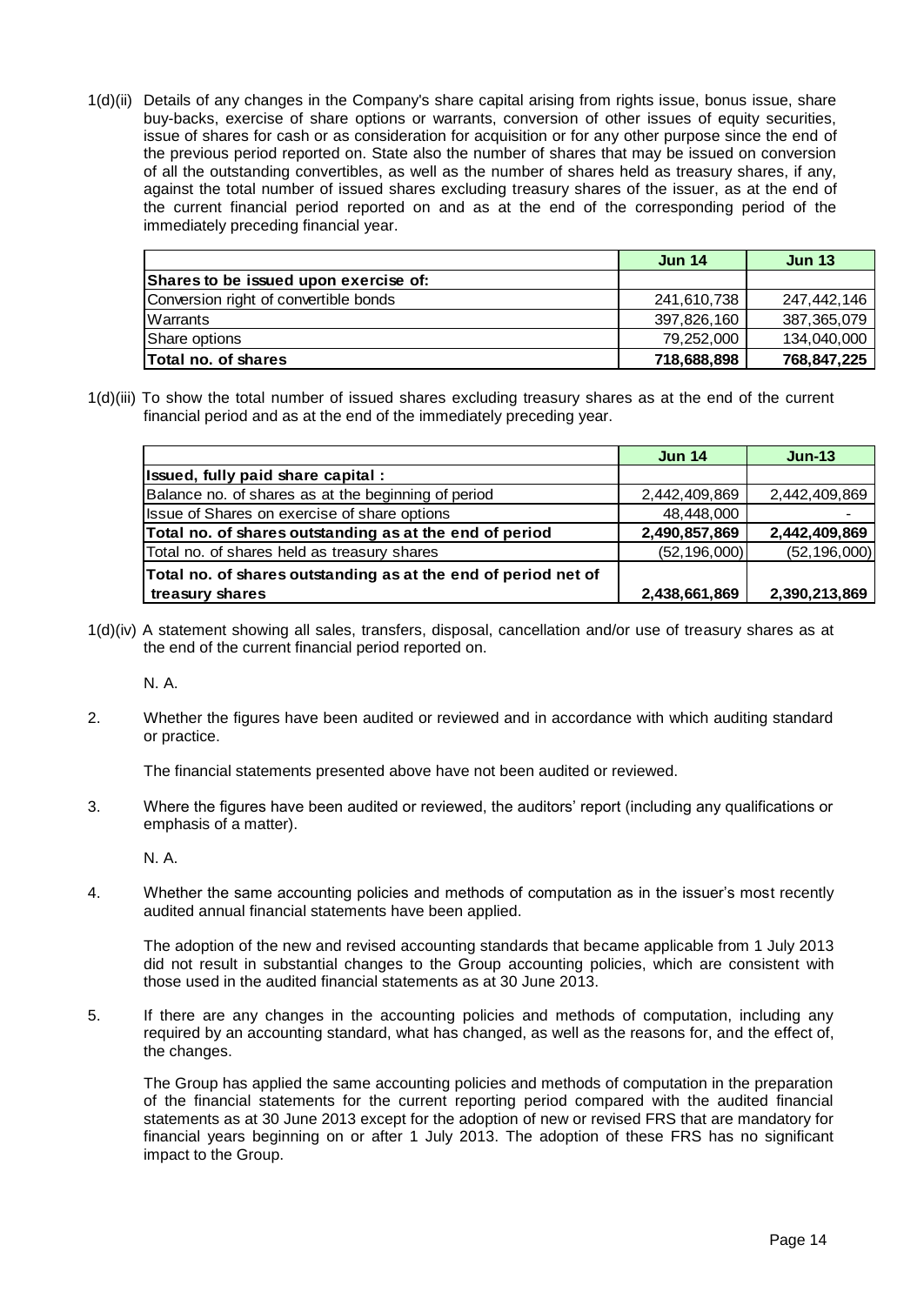6. Earnings per ordinary share of the Group for the current financial period reported and for the corresponding period of the immediately preceding financial year, after deducting any provision for preference dividends.

#### **Reported earnings per ordinary share**

|                                                | <b>Group</b>  |                            |                           |               |  |  |  |  |  |
|------------------------------------------------|---------------|----------------------------|---------------------------|---------------|--|--|--|--|--|
| Reported EPS                                   |               | <b>Twelve Months Ended</b> | <b>Three Months Ended</b> |               |  |  |  |  |  |
|                                                | 30 Jun 14     | 30 Jun 13                  | 30 Jun 14                 | 30 Jun 13     |  |  |  |  |  |
| (a) Based on weighted average no. of           |               |                            |                           |               |  |  |  |  |  |
| shares (cents/share)                           | 24.65         | 14.36                      | 1.15                      | 2.18          |  |  |  |  |  |
|                                                |               |                            |                           |               |  |  |  |  |  |
| (b) Based on fully diluted basis (cents/share) | 24.21         | 14.27                      | 1.09                      | 2.15          |  |  |  |  |  |
| Weighted average no. of shares applicable      |               |                            |                           |               |  |  |  |  |  |
| to basic earnings per share                    | 2,395,390,505 | 2,390,213,869              | 2,410,977,298             | 2,390,213,869 |  |  |  |  |  |
| Weighted average no. of shares based on        |               |                            |                           |               |  |  |  |  |  |
| fully diluted basis                            | 2,439,121,250 | 2.405.986.823              | 2,551,015,792             | 2,415,397,977 |  |  |  |  |  |

- 7. Net asset value (for the Issuer and Group) per ordinary share based on the total number of issued shares of the issuer at the end of the:
	- (a) current financial period reported on; and
	- (b) immediately preceding financial year.

|                                                                                                      |           | Group            | Company   |                  |  |
|------------------------------------------------------------------------------------------------------|-----------|------------------|-----------|------------------|--|
|                                                                                                      | As at     | As at            | As at     | As at            |  |
| $\ln$ cents per share)                                                                               | 30 Jun 14 | <b>30 Jun 13</b> | 30 Jun 14 | <b>30 Jun 13</b> |  |
| Net asset value (NAV) per ordinary share<br>based on issued share capital as at end of<br>the period | 168.62    | 151.16           | 130.75    | 116.64           |  |

- 8. A review of the performance of the Group, to the extent necessary for a reasonable understanding of the Group's business. It must include a discussion of the following:
	- (a) any significant factors that affected the turnover, costs, and earnings of the Group for the current financial period reported on, including (where applicable) seasonal or cyclical factors; and
	- (b) any material factors that affected the cash flow, working capital, assets or liabilities of the Group during the current financial period reported on.

Please refer to the Management's Discussion and Analysis (lodged on SGXNET along with the Financial Results statement) for a review of financial and operational performance.

9. Where a forecast, or a prospect statement, has been previously disclosed to shareholders, any variance between it and the actual results.

There was no forecast made by the Company.

10. A commentary at the date of the announcement of the significant trends and competitive conditions of the industry in which the Group operates and any known factors or events that may affect the Group in the next reporting period and the next 12 months.

Please refer to the Management's Discussion and Analysis (lodged on SGXNET along with the Financial Results statement) for a review of financial and operational performance.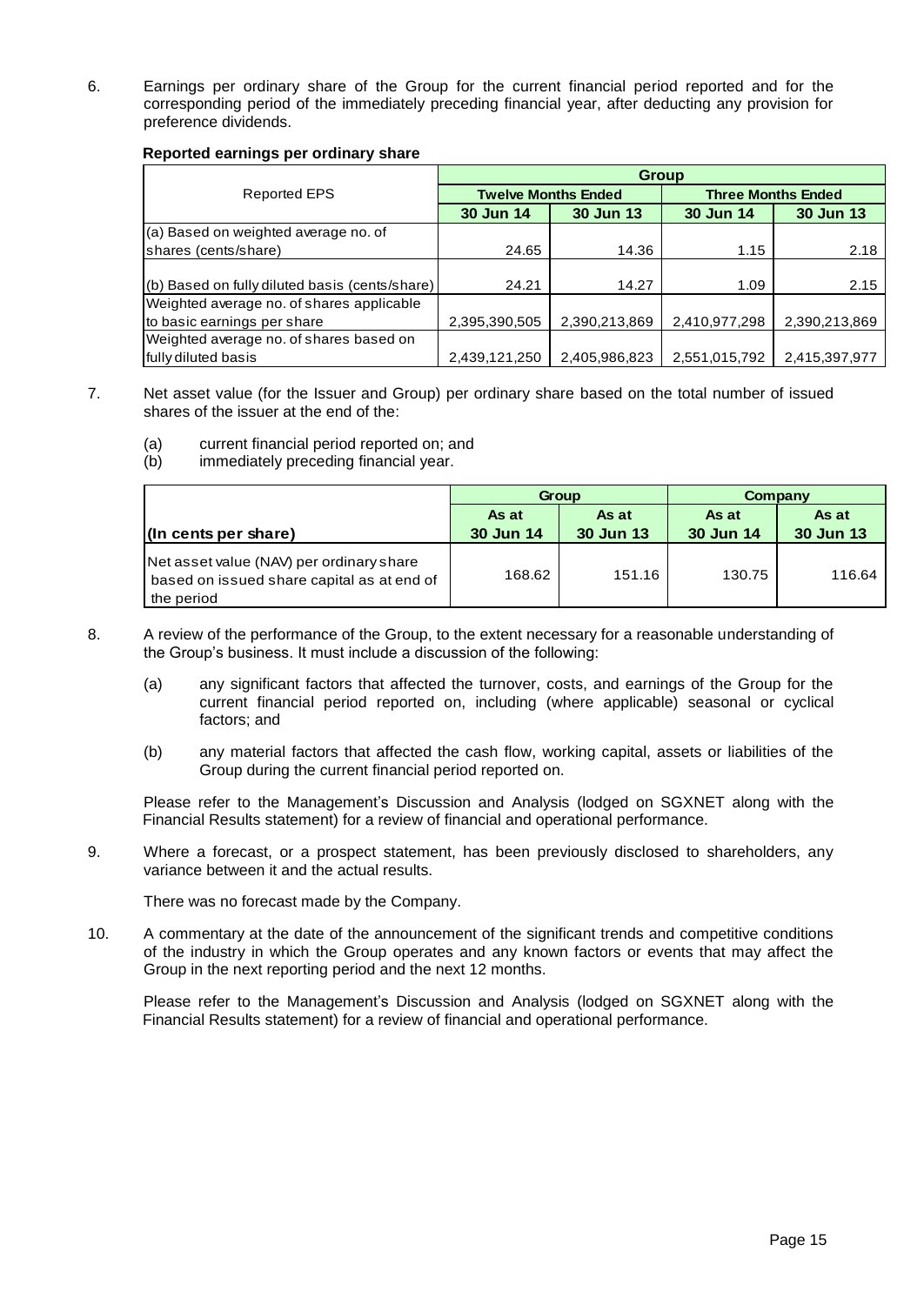### 11. Dividend

(a) Current Financial Period Reported on 30 June 2014.

Any dividend recommended for the current financial period reported on?

| Name of Dividend         | First & Final Dividend | Special Silver Jubilee Dividend |
|--------------------------|------------------------|---------------------------------|
| Dividend Type            | Cash                   | Cash                            |
| Dividend rate (in cents) | 5.00                   | 2.50                            |
| Tax rate                 | One-tier tax exempt    | One-tier tax exempt             |

(b) Corresponding Period of the Immediately Preceding Financial Year.

Any dividend declared for the corresponding period of the immediately preceding financial year?

| Name of Dividend         | First & Final Dividend |
|--------------------------|------------------------|
| Dividend Type            | Cash                   |
| Dividend rate (in cents) | 4.00                   |
| <b>Tax</b> rate          | One-tier tax exempt    |

(c) Whether the dividend is before tax, net of tax or tax exempt. If before tax or net of tax, state the tax rate and the country where the dividend is derived. (If the dividend is not taxable in the hands of shareholders, this must be stated).

Dividend is tax exempt in the hands of shareholders.

(d) Date payable

13 November 2014

(e) Books closure date

**NOTICE IS HEREBY GIVEN** that the Share Transfer Books and Register of Members of OLAM INTERNATIONAL LIMITED (the "Company") will be closed at **5.00 pm on 6 November 2014** for the preparation of dividend warrants.

Duly completed registrable transfers received by the Company's Share Registrar, Boardroom Corporate & Advisory Services (Pte) Ltd, 50 Raffles Place, #32-01 Singapore Land Tower, Singapore 048623 **up to 5.00 p.m. on 6th November 2014** will be registered to determine shareholders' entitlements to the said dividend. Members whose Securities Accounts with The Central Depository Pte. Ltd. are credited with shares **at 5.00 p.m. on 6th November 2014** will be entitled to the proposed dividend.

Payment of the dividend, if approved by the members at the Annual General Meeting to be held on 30 October 2014, will be made on **13 November 2014**.

12. If no dividend has been declared/recommended, a statement to that effect.

N.A.

13. If the Group has obtained a general mandate from shareholders for IPTs, the aggregate value of such transactions as required under Rule 920(1)(a)(ii). If no IPT mandate has been obtained, a statement to that effect.

The Company has not obtained a general mandate from shareholders on Interested Person Transactions (IPT).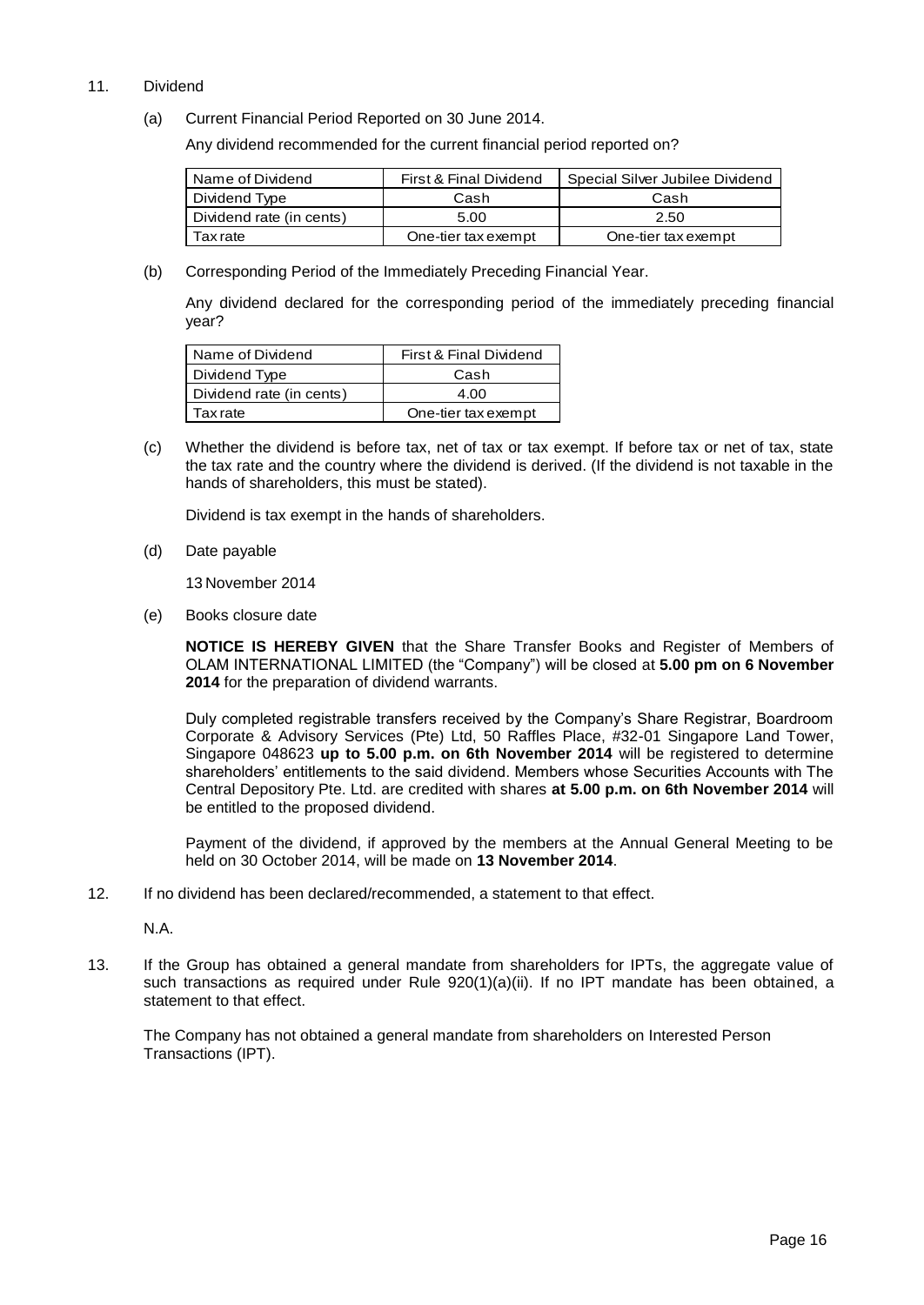14. Segmented revenue and results for business or geographical segments (of the Group) in the form presented in the issuer's most recently audited annual financial statements, with comparative information for the immediately preceding year.

| (in S\$000's)                         |           | Edible Nuts, Spices &<br><b>Beans</b> | Ingredients |           | Confectionery & Beverage   Food Staples & Packaged  <br>Foods |           |           | <b>Industrial Raw</b><br><b>Materials</b> | <b>Commodity Financial</b><br><b>Services</b> |           | Consolidated |            |
|---------------------------------------|-----------|---------------------------------------|-------------|-----------|---------------------------------------------------------------|-----------|-----------|-------------------------------------------|-----------------------------------------------|-----------|--------------|------------|
|                                       | FY 2014   | FY 2013                               | FY 2014     | FY 2013   | FY 2014                                                       | FY 2013   | FY 2014   | FY 2013                                   | FY 2014                                       | FY 2013   | FY 2014      | FY 2013    |
| Segmental Revenue                     | 3,452,046 | 3,205,127                             | 5,048,759   | 5,273,235 | 7,265,443                                                     | 7,720,912 | 3,654,831 | 4,601,099                                 | 723                                           | 1.424     | 19,421,802   | 20,801,797 |
| Segmental Results (EBITDA)            | 362,650   | 309,392                               | 275,359     | 259,362   | 339,928                                                       | 415.275   | 215,476   | 207,130                                   | (24, 623)                                     | (20, 354) | ,168,790     | 1,170,805  |
| Depreciation & Amortisation           |           |                                       |             |           |                                                               |           |           |                                           |                                               |           | (215, 577)   | (199, 312) |
| Finance Cost - Net of Interest Income |           |                                       |             |           |                                                               |           |           |                                           |                                               |           | (504, 841)   | (501, 680) |
| <b>Exceptional items</b>              |           |                                       |             |           |                                                               |           |           |                                           |                                               |           | 283,101      | 14,043     |
| Profit before tax                     |           |                                       |             |           |                                                               |           |           |                                           |                                               |           | 731,473      | 483,856    |
| Taxation                              |           |                                       |             |           |                                                               |           |           |                                           |                                               |           | (90, 201)    | (92, 339)  |
| Profit after tax                      |           |                                       |             |           |                                                               |           |           |                                           |                                               |           | 641,272      | 391,517    |

15. In the review of performance, the factors leading to any material changes in contributions to turnover and earnings by the business or geographical segments.

N.A

16. A breakdown of sales.

| (in S\$000's)       | <b>FY2014</b> | FY 2013    | % Increase |  |  |
|---------------------|---------------|------------|------------|--|--|
| Sales for 1st Half  | 8,827,777     | 9,589,528  | $-7.9%$    |  |  |
| Net Profit 1st Half | 173,503       | 193,130    | $-10.2%$   |  |  |
| Sales for 2nd Half  | 10,594,025    | 11,212,270 | $-5.5%$    |  |  |
| Net Profit 2nd Half | 467,769       | 198,387    | 135.8%     |  |  |

17. A breakdown of the total annual dividend (in dollar value) for the issuer's latest full year and its previous full year.

| (in S\$000's) | FY 2014 | FY 2013 |  |
|---------------|---------|---------|--|
| Ordinary      | 182,900 | 95,609  |  |
| Preference    |         |         |  |
| Total         | 182,900 | 95,609  |  |

18. Disclosure of person occupying a managerial position in the issuer or any of its principal subsidiaries who is a relative of a director or chief executive officer or substantial shareholder of the issuer pursuant to Rule 704(11) in the format below. If there are no such persons, the issuer must make an appropriate negative statement.

| Name | Age | <b>Family relationship</b><br>with any director<br>and/or substantial<br>shareholder | Current position<br>and duties, and<br>the year the<br>position was held | Details of changes in<br>duties and position<br>held, if any, during<br>the vear |
|------|-----|--------------------------------------------------------------------------------------|--------------------------------------------------------------------------|----------------------------------------------------------------------------------|
| Nil  | Nil | Nil                                                                                  | Nil                                                                      | Nil                                                                              |

There are no persons occupying managerial positions in the Company or any of its principal subsidiaries who are relatives of a director or chief executive officer or substantial shareholder of the Company.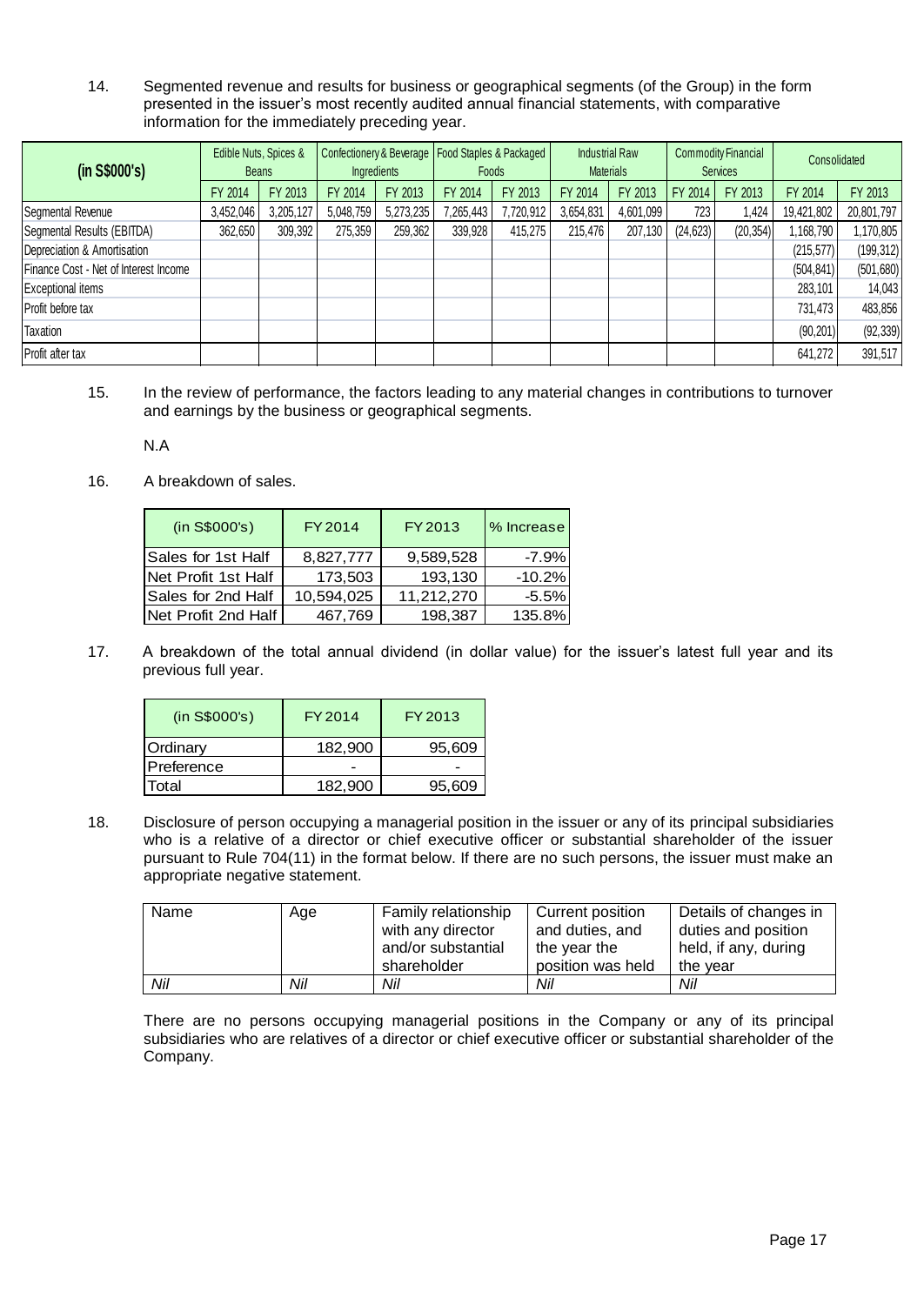On behalf of the Board of Directors

29 August 2014

R. Jayachandran Sunny George Verghese Chairman Group Managing Director & CEO